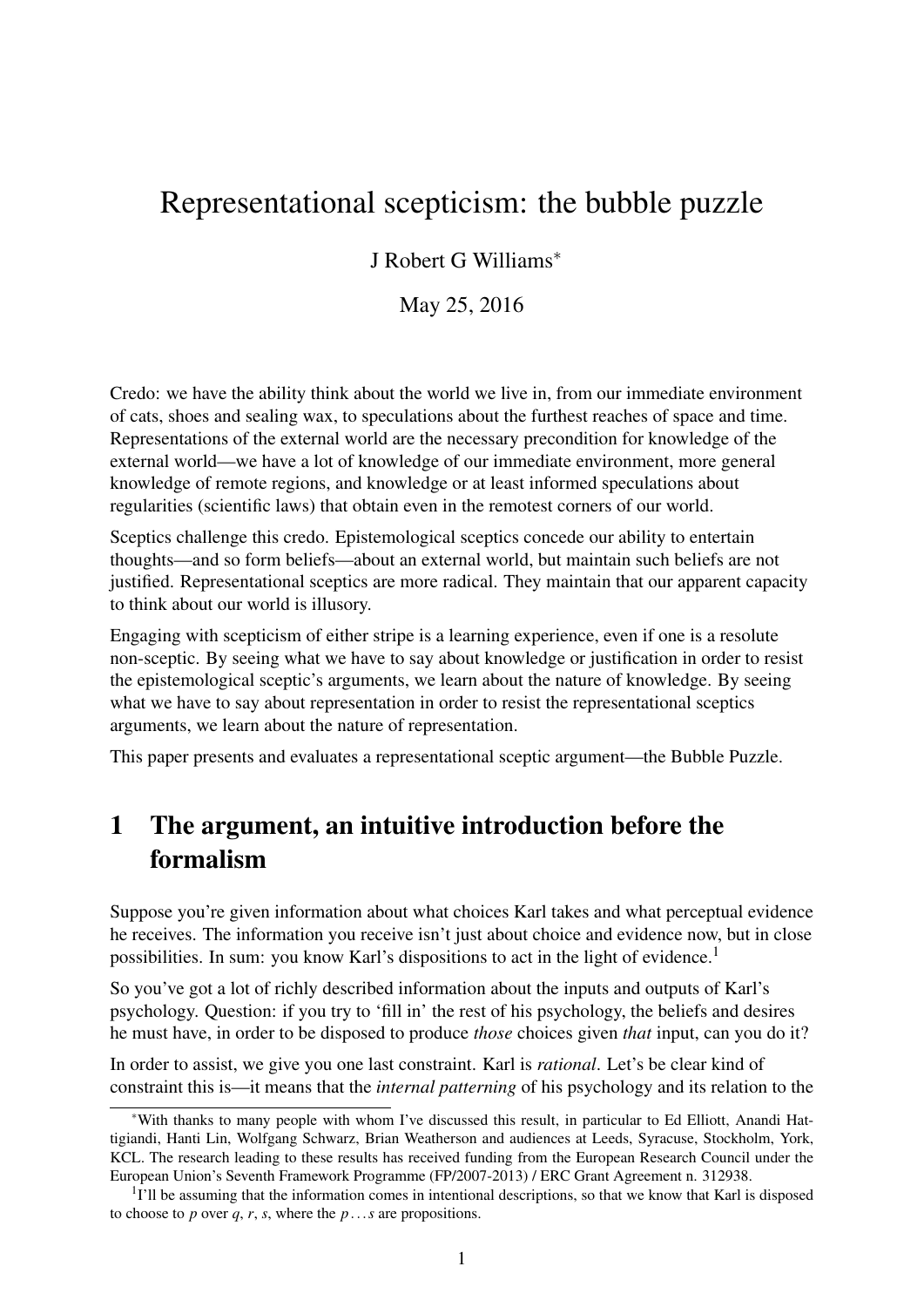inputs and outputs is not messed up. He is not believing contradictory things; his beliefs and desires rationalize his choices; and he updates on input evidence in the right kind of way. Later we'll nail down a specific model of these rational constraints.

I've asked whether given sufficient information about inputs, outputs and the constraint that the psychology be rational, you could identify Karl's beliefs and desires. But it's not really about *you*. The question concerns the following property: *rationalizing dispositions to choose C under patterns of evidence E*. Does this property uniquely characterize Karl's actual belief-desire psychology, when *C* and *E* are filled in the way mentioned? In the words of [Lewis](#page-18-0) [\(1974\)](#page-18-0), we're not so much interested in how we determined the facts about Karl's beliefs and desires, but about how the facts (about choices, evidence and rationality) determine the facts (about what he believes and desires).

Questions of this kind are central to one of the leading accounts of the metaphysics of representation of the last fifty years—'interpretationism'. The account starts from the following biconditional:

Karl has belief-desire psychology BD iff correct belief-desire interpretation of Karl ascribes to him psychology BD

Everyone can agree to this—the obvious thought is that it is right because it is necessary and sufficient for a belief-desire interpretation of Karl to be correct, that it ascribe him the beliefs and desires that he actually has. The obvious way of thinking of this, that is, just thinks of it as an instance of the general schema that if  $p$  is the case, then the correct answer to the question *whether p?* is *p*.

Interpretationists certainly needn't dispute this reading of the biconditional. But they think there is another way of reading it, on which the right hand side has metaphysical priority. What makes it the case that the left hand side obtains—that Karl has the belief-desire psychology he does—is that the right hand side obtains. This account will loop around in circles if it relied on an understanding 'correct' interpretation which pointed back to the left hand side. So interpretationists offer substantive accounts about what the correctness of an interpretation consists in. *Rationalizing the agents' dispositions to choose in the light of their evidence* is a candidate substantive analysis of 'correctness' of the kind the interpretationist strategy demand. Hence the interest among metaphysicians of representation in the question of whether this property *really does* characterize Karl's psychology uniquely—whether it's fit to play the explanatory role we've just identified.

One reason to concentrate on this sort of property is that we have available some beautiful proofs-of-principle of how this kind of thing can work. If you know what Karl is disposed to choose *X* out of the options *X*, *Y*, you know he prefers *X* to *Y*.<sup>[2](#page-1-0)</sup> If you know Karl's rational preferences over all options, you can work out what degree of belief he must assign to each proposition, and what utility (desirability) he must assign to every outcome, in order for those beliefs and desires to have those preferences as their rational upshot. The 'representation theorems' that underpin (and add nuance) to these claims from the interpretationists' point of view are well labelled—they can play a key role in defending the presuppositions of the interpretationists' substantive analysis of 'correct interpretation'.[3](#page-1-1)

<span id="page-1-1"></span><span id="page-1-0"></span><sup>2</sup>Though see [\(Maher,](#page-18-1) [1993\)](#page-18-1) for evaluation of this transition.

<sup>&</sup>lt;sup>3</sup>The results that I'm referring to need careful study. In the versions due to Savage, there are limitations due to the combination of (i) the restriction of attitudes of belief, desire and action to three distinctive kinds of entities states, outcomes and acts respectively; and (ii) richness assumptions about the space of available acts; (iii) the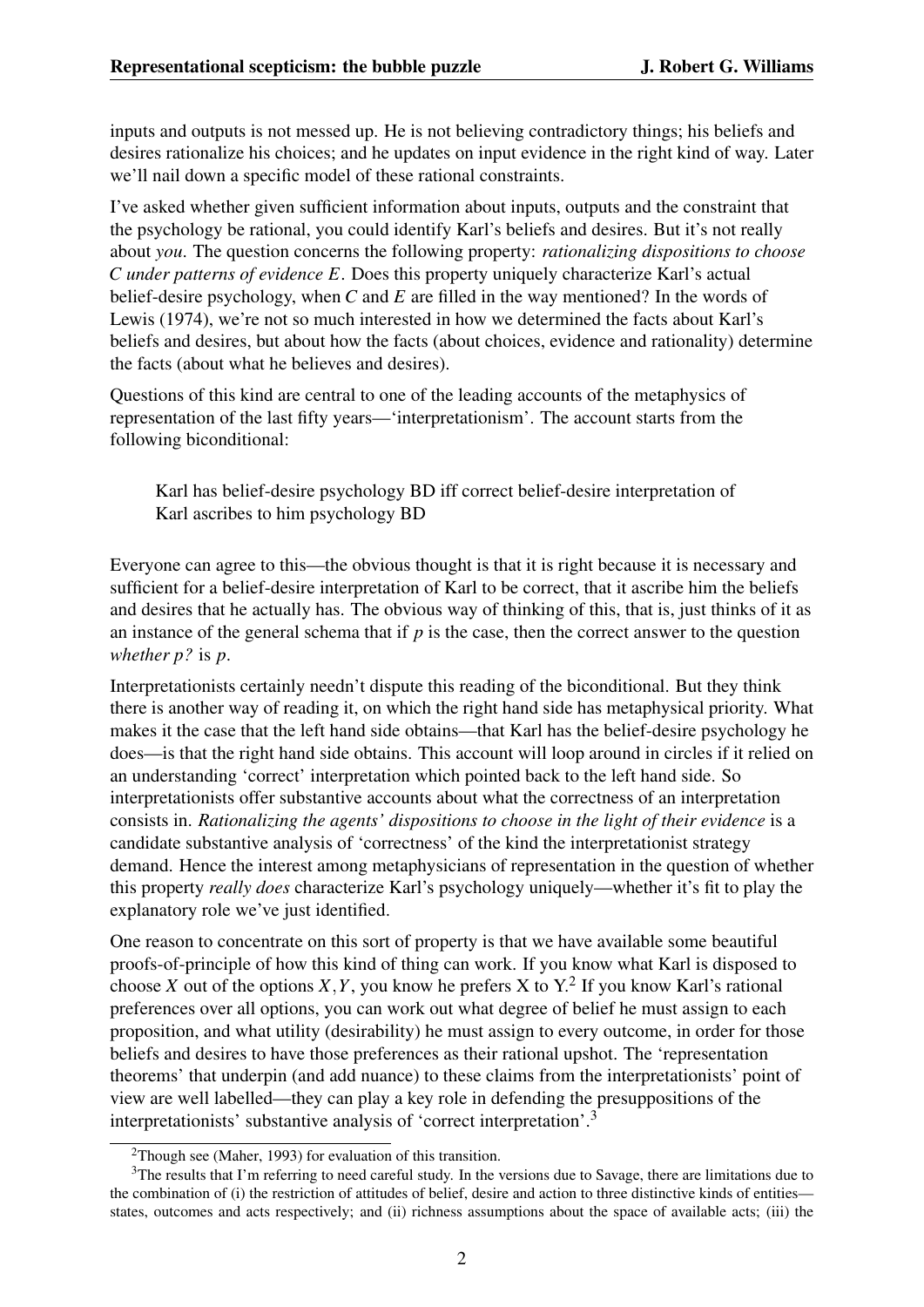It is important to emphasize that the core interpretationist thesis here is a metaphysics of belief and desire. It is *not* a general scheme to reduce the intentional to the non-intentional. We can see this clearly if we look at what the explanatory base for Karl's beliefs and desires are, for my interpretationist—Karl's rationality, choices and evidence. Setting aside the status of the rational constraints one needs to appeal to, what Karl's *evidence is* in a particular situation, and what contrastive *choice* he has made, seem to me to be paradigmatically intentional facts. Relevant to the first are that Karl sees that there is a cube three metres to the left of him; that he hears that the trumpets are sounding, etc. Relevant to the second is that Karl *throws the cube at the trumpets* rather than *sitting on the cube and enduring the noise*. One could elaborate the core interpretationist scheme by adding in some further account of the intentionality of (perceptual?) evidence and of contrastive choice, but that's strictly beyond anything we're committed to here.

Interpretationism is not in the first instance a reductive metaphysics of intentionality, then (though it could be used in the service of such a project, if you are so minded). It's an account of how one form of intentionality grounds another—how the 'source intentionality' of perceptual and action grounds the 'secondary intentionality' of belief and desire. If you feel the pull of the inchoate thought that our ability to represent the world needs to be explained in terms of our immediate encounters with that world—whether as patient or agent, then interpretationism offers you a way to turn that urge into a systematic theory. The source intentionality itself could be theorized in all sorts of ways, compatibly with this. Source intentionality could be seen as metaphysically primitive [\(Pautz,](#page-18-2) [2013\)](#page-18-2); 'grounded' somehow in phenomenology; given a naturalizing treatment, perhaps inspired by [Dretske](#page-18-3) [\(1981\)](#page-18-3); [Millikan](#page-18-4) [\(1984\)](#page-18-4); or somehow folded into a generalized interpretationism that takes bare behaviour (rather than contrastive choice) and sensory stimulation (rather than intentional evidence) as basic (which seems to be what [\(Lewis,](#page-18-0) [1974\)](#page-18-0) had in mind).

With the pep talk done, let's turn to evaluation. Can *rationalizing choices in the light of evidence* really play the role that interpretationists want it to?

status of the conditions on the preference ordering as *rationally* required; (iv) that rational beliefs and desires take the form of probability and utility functions in the standard way. It is really the richness assumptions which are being targetted below. In versions due to Jeffrey and Bolker, beliefs, desires and choice all attach to propositions; but the representation theorems are restricted in a precisely-specifiable way—they are unique only up to certain transformations. Joyce argues that the non-uniqueness is damaging—inequivalent mental states are represented by the belief-desire descriptions related by this transformation. In reaction, Joyce urges us to start not with a preference ordering potentially elicited from choice behaviour, but also a credence ordering. Credence and preference ordering together then determines belief and desire description much more precisely. Now, the spirit of the limitations to be discussed below is that the materials available to the radical interpreter are more restricted than is required to run these theorems. And so we get additional dimensions of non-uniqueness (or indeterminacy). The restriction to "act propositions" is discussed in detail below. In relation to Joyce's comparative belief primitive, one might think that from information about the evidence available to an agent, one learns not only total probability, but also can directly generate rational restriction on the relative likelihood of various propositions—presumably propositions having something to do with the visible or audible scene one is perceiving. If we include the propositions involved in these comparative constraints in the set of 'evidence propositions' below, then it'll follow that (since the probabilities ultimately attached to evidence propositions are the same in any of the models of belief and desire that we discuss below) that the comparative constraints are met by every belief-desire pair. So helping ourselves to *certain* comparative belief constraints as well as (something close to) comparative preference constraints, is fully consistent with the argument to follow. In each cases, the key thing for the purposes of this apper is the restricted range of propositions available to the radical interpreter in this setting. That won't worry those (like Joyce) whose interested is more in the relation between ordinal and cardinal characterizations of belief-desire psychology; but it matters to those interested in these results in their familiar role as getting a grip on the metaphysics of attitudes. Thanks to Rachael Briggs and Orri Steffanson for discussion here.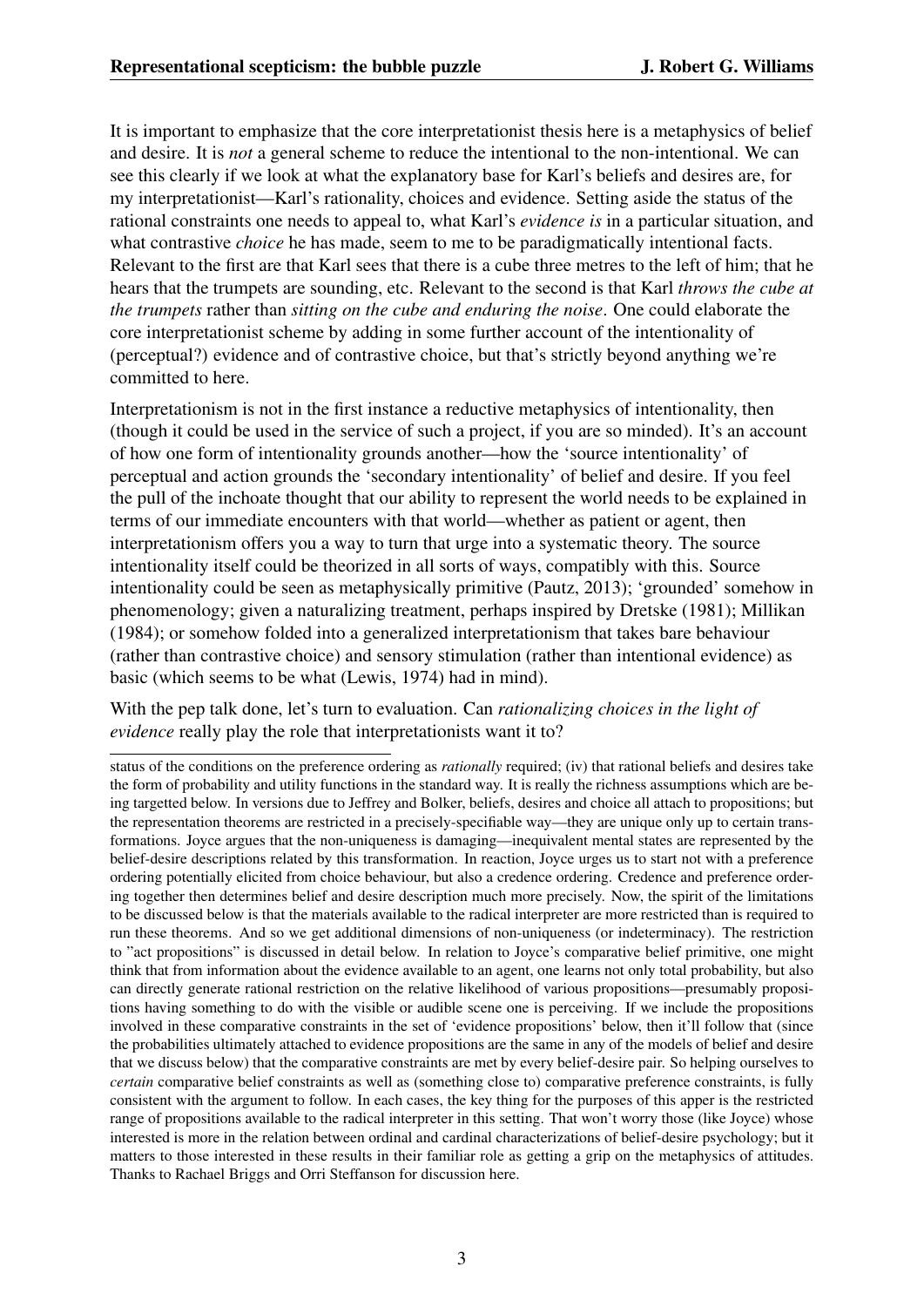## 2 The bubble puzzle: first pass

Lewis is the paradigmatic interpretationist (his ambitions stretch beyond the core interpretationist project just characterized, but include it as a part). But he constructed an argument that *rationalizing choices in the light of experience* underdetermines Karl's psychology. Lewis's own argument is presented rather quickly, in a mix of the technical apparatus of decision theory and high-level intuitive glosses. Here we'll separate these out: so this section gives the intuitive gloss of the sort of challenge Lewis thinks is available; and the next section will exhibit the formal detail.

Karl sees a pile of banknotes in a box beyond his reach. They are mounted on one end of a seesaw. Karl realizes that if he hits the end near him the banknotes will fly up into the air and he can catch them. He can hit the seesaw or not (so by his light there are just two courses of action open to him). He in fact hits it, a manifestation of a counterfactually robust disposition to hit it in evidentially and practically similar cases. This is a description of Karl's relevant evidence and disposition to choose (NB: *over*describing his evidence and choice is not a worry here, since we'll be looking to establish under-determination results. The reader should rather be on the alert for any *under*description).

First candidate psychological rationalization of Karl: he desires a outcome where he lives in a world much like ours (a 'normal', non-counterinductive world) where he has riches, to a 'normal' world where he's in poverty. He believes himself to be in a normal world, and further to be such that if he hits the lever, he'll bring about a world where he has riches, whereas if he fails to hit it, he'll be stuck with the status quo: a normal world where he's in poverty. If he considers non-normal worlds at all, he assigns them vanishingly small confidence, and so any desires that he might have that discriminate between non-normal worlds won't be a rationally relevant factor in this choice. We can suppose that he's indifferent between these non-normal scenarios.

Second candidate psychological rationalization of Karl: he desires an outcome where he has riches and lives in a world very different from ours (a non-normal, counterinductive world, where things behave in the usual ways only within Karl's immediate 'bubble', the region of space-time within a few hundred miles of his location), to the same sort of non-normal world where he's in poverty. He believes himself to be in a non-normal world, and further to be such that if he hits the lever, he'll bring about the first scenario; if he fails to he'll bring about the second. If he considers normal worlds at all, he assigns them vanishingly small confidence, and the so the desires that he might have that discriminate between normal worlds won't be a rationally relevant factor in this choice. We can suppose that he's indifferent between these normal scenarios.

Observation: either rationalization can explain the action Karl takes on this occasion. The postulate about desire over non-normal worlds can play the role of desire over normal worlds, so long as we also make a switch to ascribe a belief that Karl is in the non-normal worlds rather than the normal ones.

The strategy for coming up with the second candidate rationalization looks generalizable. One starts from the sensible rationalization in terms of beliefs and desires primarily over normal worlds. One finds a 'copy' of the relevant scenarios in worlds that are non-normal. The bubble-believing hypothesis switches around the attitudes to normal and non-normal worlds one finds in the the standard rationalization. Where we found discriminating desires among the normal worlds, we now find them among the non-normal bubble worlds. Where we found high belief that the world is normal (and fine gradations of degrees of belief among different normal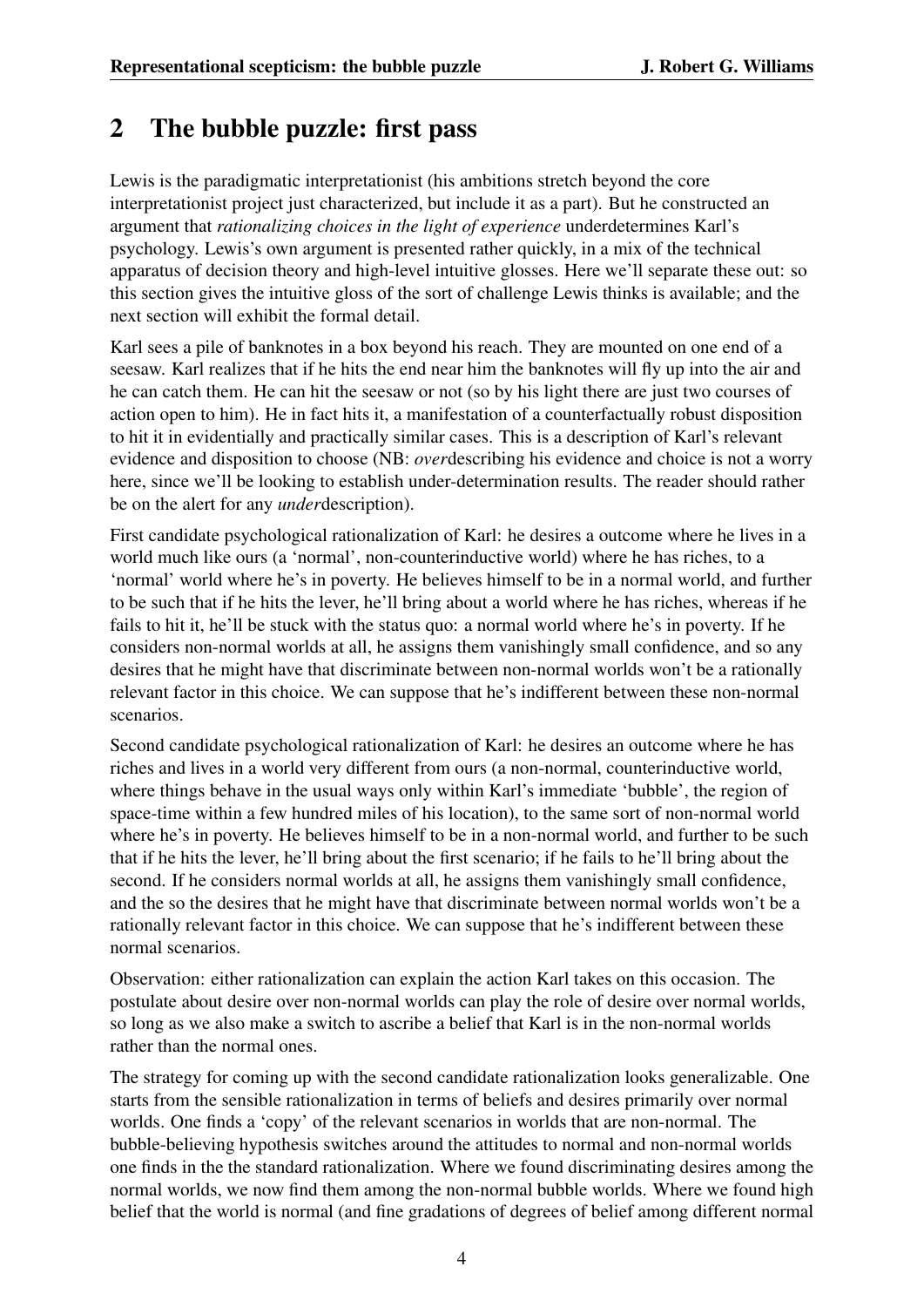scenarios) we now ascribe high belief that the world is non-normal (and fine gradations of degree of belief among the different ways the local bubble can be laid out).

Is there *any* disposition to action that Karl could have that couldn't be rationalized by a bubble psychology? The formal argument in the subsequent section will give reason to think that *everything* can be captured in this way (to anticipate: crucial to this will be identifying the right boundaries of the bubble. It has to large enough that normal and non-normal world pairs will be identical as regards the perceptual stream of basic evidence that Karl receives, and the basic actions that he takes in response. Different accounts of action and perception set these boundaries differently).

If this threat is realized, then two very different psychologies could rationalize the totality of Karl's dispositions to choose in the light of evidence. That causes trouble for the interpretationist metaphysics of representation. It proposed that *the facts* about Karl's psychology were grounded in *the correct belief-desire interpretation* of him, which was in turn to be given a substantive analysis in terms of *the belief-desire interpretation which rationalizes his choices in the light of evidence*. But the the uniqueness presupposition in the last step now seems to fail.

A failure of the uniqueness presupposition shouldn't by itself lead one to scrap the project. There are various ways to refine the proposal to allow for some non-uniqueness, and we have motivation to do this because it's quite plausible there there is some indeterminacy in the beliefs and desires we have—both on whether we are really *believing* some specific content, and on what the exact content of the beliefs we announce is. I'll assume that when *P* is the proposed analysis of 'correct interpretation', and there are multiple belief-desire psychologies satisfying *P*, then the interpretationist will be committed to saying that it is indeterminate (among this range) which is the correct interpretation; and thus indeterminate what beliefs and desires Karl has.

But accepting the indeterminacy in belief-desire content that bubble-rationalizations of action would give you would be astonishingly radical. It would be to say that there's no fact of the matter about whether you really are thinking about stars and the early history of the universe, as opposed to thinking about worlds in which the local bubble around you is as-if there were distant stars and a particular early history of the universe. This is representational scepticism, pure and simple—a denial of our capacities to represent announced in the Credo.

For the metaphysician of representation, there are three reactions to this. The first is to embrace and advocate this as a feature, not a bug, of the story about representation. I am not tempted by this, Lewis was not tempted by this, but I think we can find figures in the history of philosophy who do build on this thought. The second reaction is that the interpretationist emphasis on rationalizing action and evidence was a wrong step, and some other entirely starting point should be sought. The third reaction simply takes such results as evidence that not all constraints on correct interpretation have yet been found—underdetermination results like these then have a positive role in showing that there are further 'saving' constraints on correct interpretation, beyond rationalization, that we must seek to identify. I will discuss these later.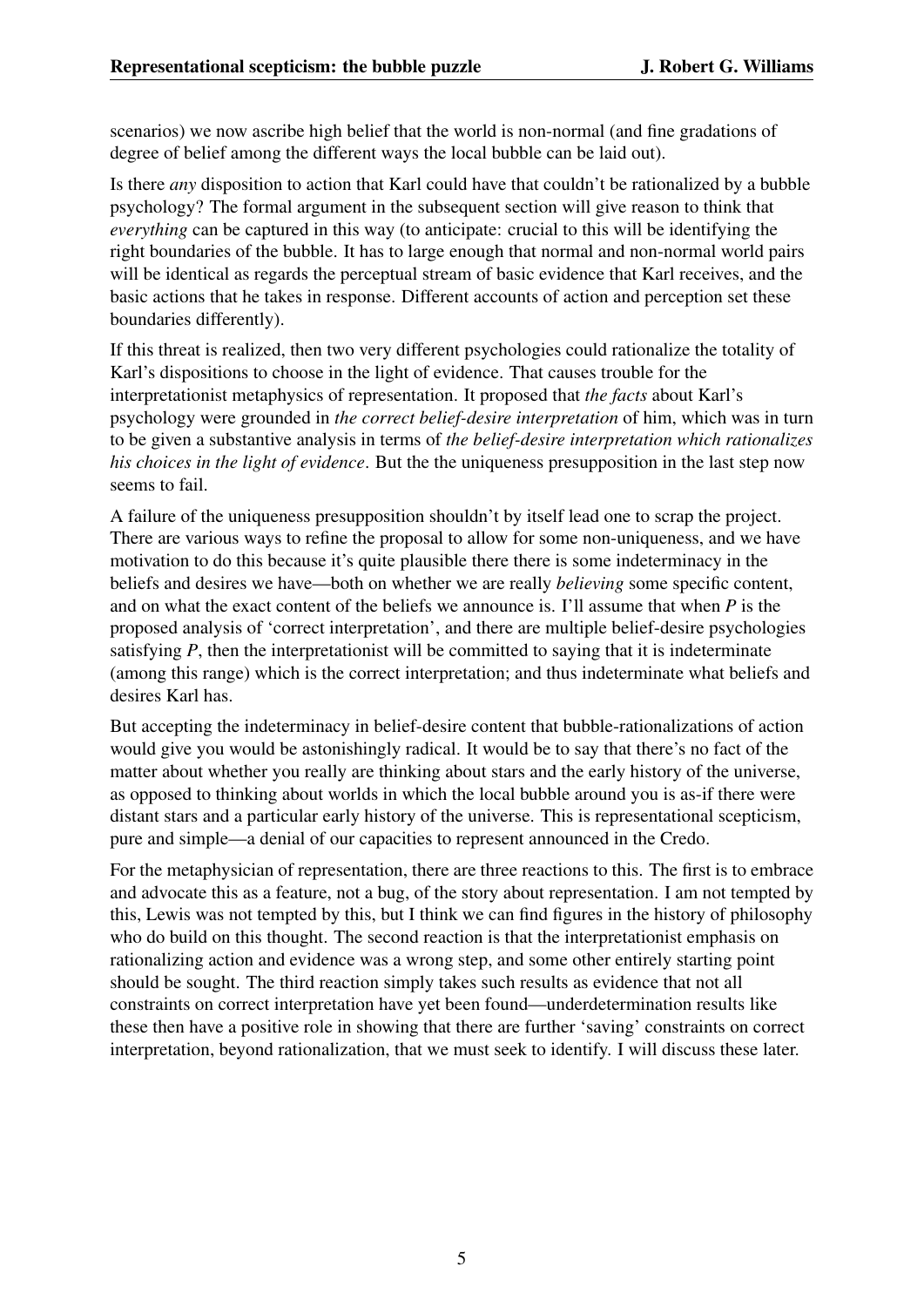# 3 The bubble argument: second pass

### 3.1 Preview of the formal results

The informal sketch of the argument leaves quite a lot of details suppressed. Exactly how should we represent evidence and choice? What are the rational patternings of belief/desire/update/action that constrain interpretation. These details matter, if we're going to explore how robust the argument is under varying assumptions.

The three components that Lewis worked with include (i) a Bayesian account of rational partial belief, with probabilistic constraints ruling out interpretations on which e.g. inconsistent claims are both believed; (ii) a Bayesian account of update, on which a learning experience is associated with a proposition *p*—the total incremental information learned with certainty in that experience—to which the rational response is to update one's prior beliefs by conditionalizing on *p*; (iii) a decision-theoretic account of the rational patterning between belief (credence), desire (utility) and contrastive choice. Out of a set of options, the one to choose is that which has highest utility, where utility assignments to options for action (hit the seesaw!) are constrained by utility assignments for outcomes (obtain lots of money) and conditional credences (high in: obtaining lots of money conditionally on hitting the seesaw).

Lewis' own version of the argument, in a nutshell, is to consider a total rational credence and utility assignment over a space of worlds. Among this vast space will be a normal world, and its counterinductive, non-normal, bubble twin. He claimed that if you permute the credence and utility assigned to such a pair you'll get a deviant psychology that rationalizes all the same actions in the light of the same evidence. We'll see however that the general result turns crucially on aspects of the model of rationality in play that are disputable (and, ad hominem, Lewis himself denied).

### 3.2 Definitions

For simplicity, the following results are established against a background with finitely many possible worlds.

An evidence proposition (for *x*) is a proposition which describes a possible piece of *evidence* for *x*.

Comment: Evidence here should be construed restrictively, as *total immediate evidence*. Pre-theoretically, my evidence might include that I'm sitting in my house. But perhaps this is only evidence for me now *due to* a combination of my background beliefs (the study in my house looks like *this*) and the immediate evidence of my senses (I'm seeing *this*). On the Bayesian conception we are assuming, mediate evidence is the result of conditionalizing priors that include the background belief, on the immediate evidence. There's of course lots of room for arguing about what's included in immediate evidence (does it include just the facing surfaces of objects perceived, information concerning the whole object, or even a distribution of sense-data?). A strength of the argument is that it doesn't require us to take a stance on this at the beginning—instead, different stances on this point will adjust how we read the eventual conclusion.

Let  $\varepsilon = \{E_1, E_2, ...\}$  be a partition of possible worlds, such that for every evidence proposition *E*, its intersection with any  $E_i$  is either null or  $E_i$  itself. Thus any such *E* is the direct union of cells of ε.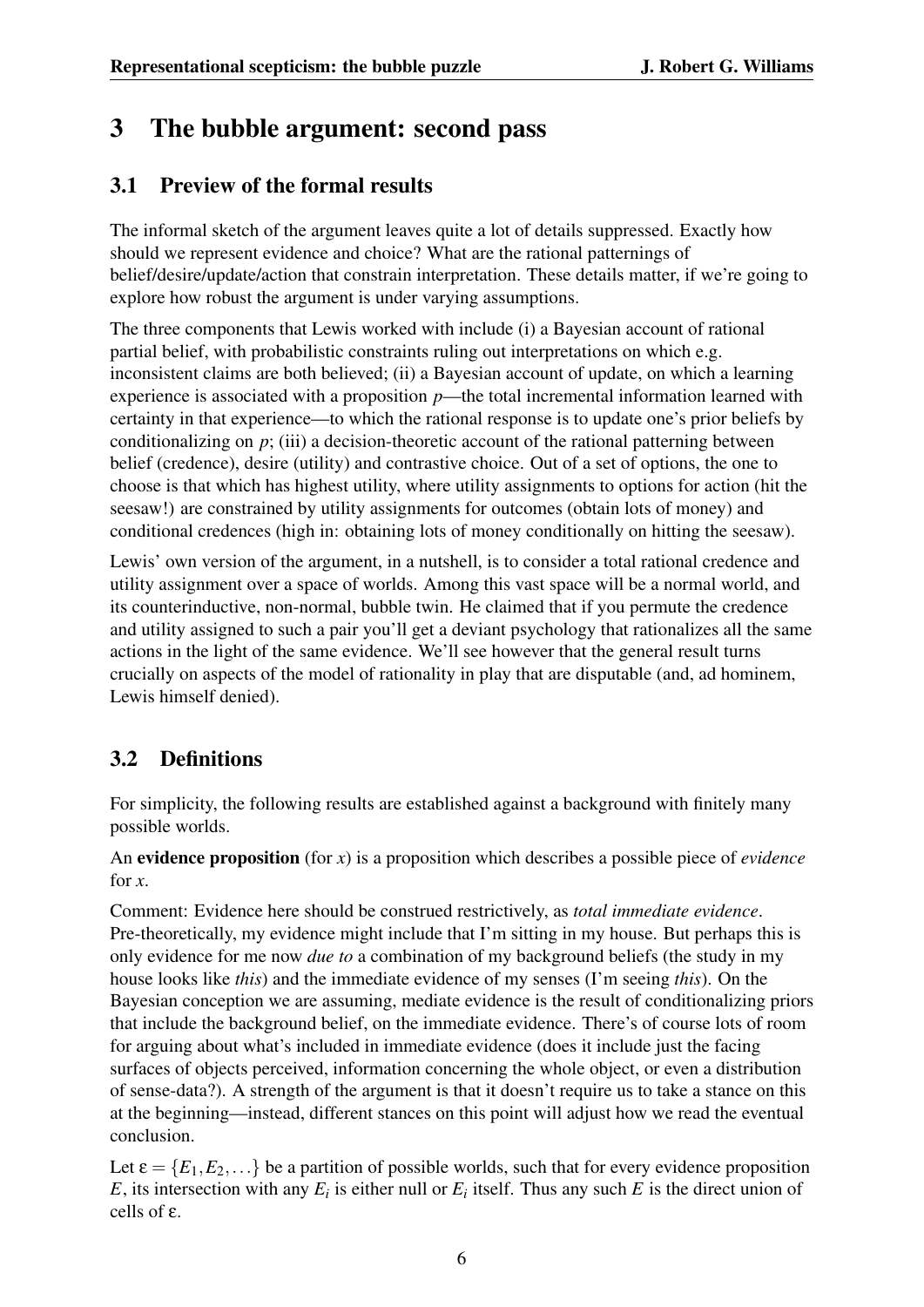An action proposition (for *x*) is a proposition which describes an *option for action* that *x* may choose in a possible choice situation.

Comment: Possible actions here should be construed restrictively, as *total immediate actions*. Pre-theoretically, when I walk to the kitchen and cook a big bowl of pasta, that could be counted as the action of obtaining nourishment for tomorrow's long run. This isn't at all odd as an intentional description of what I do—it does indeed figure in my long term plans. But perhaps the right way to describe this is that I choose to *cook* the pasta, because I desired to obtain nourishment for the long term run, and had the background belief that if I cook the pasta I'll obtain the nourishment. Just as with evidence, there's lots of room for arguing about what's included in immediate actions (does it include very local and short term acts, or should the information include long-term plans. Or internal strivings whose known causal upshot are the bodily movements that implement the plans?). Again, a strength of the argument is that it doesn't require a stance on this, and different views will adjust how we read the conclusion.<sup>[4](#page-6-0)</sup>

Let  $\alpha = \{A_1, A_2, \ldots\}$  be a partition of possible worlds, such that for every evidence proposition *A*, its intersection with any  $A_i$  is either null or  $A_i$  itself. Thus any such  $A$  is the direct union of cells of  $\alpha$ .

Let  $\gamma$  be a partition of possible worlds which is a common refinement of both  $\alpha$  and  $\varepsilon$ . So every cell in either of the latter two partitions is the direct union of cells of γ. It follows that every action proposition and every evidence proposition is the direct union of cells of  $\gamma$ ; and every *conjunction* of some evidence proposition with some action proposition is likewise a direct union of cells of  $\gamma$ .<sup>[5](#page-6-1)</sup>

### 3.3 Probabilities

Now consider a probability distribution over the algebra  $\Gamma$  generated by the cells of  $\gamma$ . Note that every action proposition and every evidence proposition is an element of this algebra. Furthermore, if *X* is an action or evidence proposition or conjunction thereof, and it is a direct union of cells  $c_1, \ldots, c_n$ , then the probability of *X* is the sum of the probabilities of these  $c_i$ .

Consider a probability distribution over the larger algebra *A* generated by the possible worlds. By the above, any two probability distributions which *agree* on their assignments to the cells of γ, will agree on their assignments to any evidence or action proposition or conjunction thereof.

Corollary: they will also agree on the *conditional probability* assignments  $p(E|A)$ , where *A* is an action proposition and *E* is a evidence proposition (for the conditional probability, where defined, is a ratio of the probability of  $A \wedge E$  to the probability of *A*, on which ex hypothesi the

<span id="page-6-1"></span><sup>5</sup>An alternative construction of γ: a subalgebra of the set of sets of possible worlds *A* which contains every evidence and action proposition.

<span id="page-6-0"></span> $4$ One way of attacking the argument is by making the case that any proposition could in principle be the content of an immediate act. Perhaps God could offer you a choice between *P* and ¬*P*, for almost any *P*. Or perhaps (if one individuates options for actions in terms of what the agent takes themselves to be able to do) possible choice situations in which one was under the delusion that one was God could lead to 'choices' to bring about *P*. But such possible choice situations only extend the range of act-propositions if these are the *immediate* content of the relevant choices. And the most natural filling out of the scenarios are one's where God will bring about *P* if you indicate your choice to Him in some way—so this may be an act of bringing about *P*, but only via the more basic act of indicating-to-God. Likewise, I struggle to imagine what it would be to believe one could immediately act to bring about any proposition—as to believing one had magical powers so that one could bring this about by wishing it were so or wiggling ones figures. But the wishing or wiggling would then feature as act propositions, not *P* itself. Thanks to Ed Elliott for pressure on this front!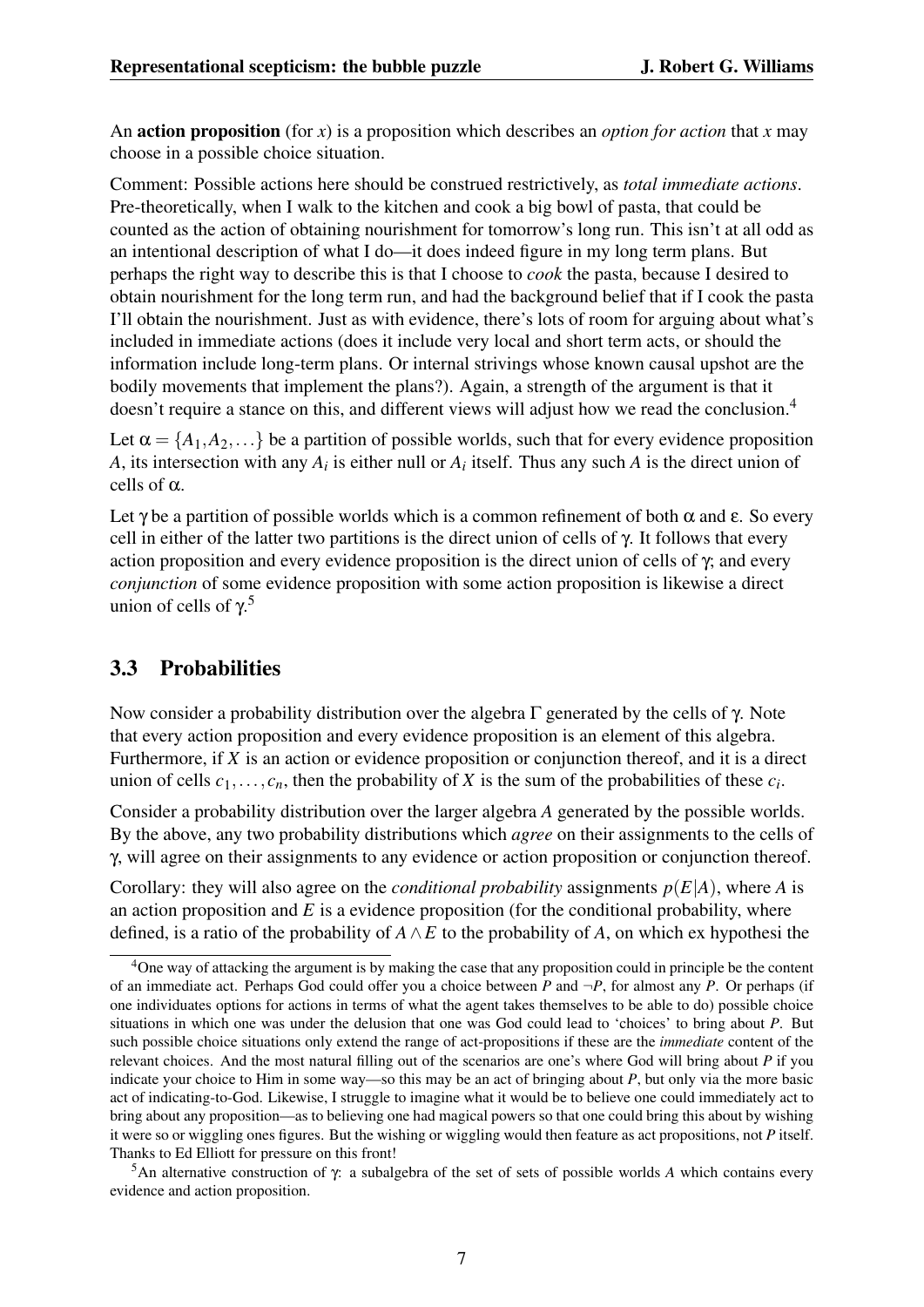probabilities agree.[6](#page-7-0)

### 3.4 Jeffrey values

Add to the probability *p* over the algebra Γ a Jeffrey-style *expected value* assignment [\(Jeffrey,](#page-18-5) [1965\)](#page-18-5). The value assignment to propositions *v*, for ∆ an arbitrary partition, must satisfy:

$$
v(X) = \sum_{Y \in \Delta} p(Y|X)v(X \wedge Y)
$$

We can take  $\Delta = \gamma$ , in which case no matter what *X* is, either  $X \cap c_i = c_i$  or  $X \cap c_i = \emptyset$  for any cell of  $\gamma$ . Thus if  $X = c_1 \dots c_n$ , the value assigned to X is just a weighted average of the values assigned to the  $c_i$ , with weights given by  $p(c_i|X)$ .

#### First observation: determination of probability and value by assignments to cells.

Suppose we have two Jeffrey-style probability-value assignments over the whole of *A*, which agree on the probability and the values assigned to cells of γ. We earlier saw that the probabilities assigned by the two to evidence and action propositions, conjunctions thereof and conditional probabilities between evidence and action propositions. Now consider the value assigned to any action proposition. This will again be a weighted average of the values assigned to cells of  $\gamma$  by the respective assignments (and ex hypothesi the values of the cells coincide). But we've just argued that the conditional probabilities which gives the *weights* for the weighted average also coincide. So the value assigned to every action proposition is the same, on any two probability-value assignments so long as they agree on their assignments across γ. [7](#page-7-1)

#### Second observation: preservation under updating by evidence.

Now suppose we have two probability-value assignments  $p_1$ ,  $v_1$  and  $p_2$ ,  $v_2$  over A. Suppose evidence has arrived, and so the probabilities are 'updated' by total evidence *E*, to form  $p'_i: X \mapsto p_i(X|E)$ . Correspondingly,  $v'_i$  is the value assignment determined by  $v_i'(X) = \sum_w p'(w|X)v_i(w)$ , where *w* ranges over possible worlds. The former corresponds to update of degrees of belief by conditionalization on total evidence; the latter corresponds to update of desirability by holding fixed the desirability of complete possible worlds, given Jeffrey's constraints on desirability.

The pair  $p_1$ <sup>'</sup>  $'_{1},v'_{1}$  $\gamma_1'$  and  $p_2, v_2'$  will agree on their assignments across  $\gamma$  if the original pair did.

To begin with, recall that the evidence *E* on which we're updating must be the direct union of cells drawn from  $\gamma$ , say  $E = c_1 \cup ... \cup c_n$ . The updated probability of  $p'_i(c)$  will therefore be either zero (when *c* is not among the *c<sub>j</sub>*) or given by  $p_i(c)/\sum_{0 \le j \le n} p_i(c_j)$ . Thus, since  $p_1$  and  $p_2$  agree on the  $c_i$  and so the RHS of this equation,  $p_1$  $\frac{1}{1}$  and  $p_2$  $\frac{1}{2}$  on the LHS of the equation agree also.

<span id="page-7-0"></span><sup>&</sup>lt;sup>6</sup>A slight generalization, that will be useful later. If we have partitions  $\gamma$  and  $\gamma'$  of two spaces *k* and *k'*. We consider the algebras  $\Gamma$  and  $\Gamma'$  generated by  $\gamma$  and  $\gamma'$  respectively. Suppose we have probabilities p and p' over the larger algebras  $\Omega$  and  $\Omega'$  of *k* and *k'* respectively, and a bijection from cells of the γ into γ', which preserves probabilities. By the reasoning above, the induced bijection between  $\Gamma$  and  $\Gamma'$  preserves probabilities of direct unions thereof and conditional probabilities between such direct unions. The result in this paragraph is the special case of this where  $k = k'$ ,  $\gamma = \gamma'$  and the bijection is the identity. The more general version is useful later.

<span id="page-7-1"></span><sup>&</sup>lt;sup>7</sup>To continue the generalization from an earlier footnote, we suppose that the bijection between  $\gamma$  and  $\gamma'$  preserves value as well as probability. By the reasoning here, the expected value of direct unions of such cells is preserved by the induced bijection between  $\Gamma$  and  $\Gamma'$ .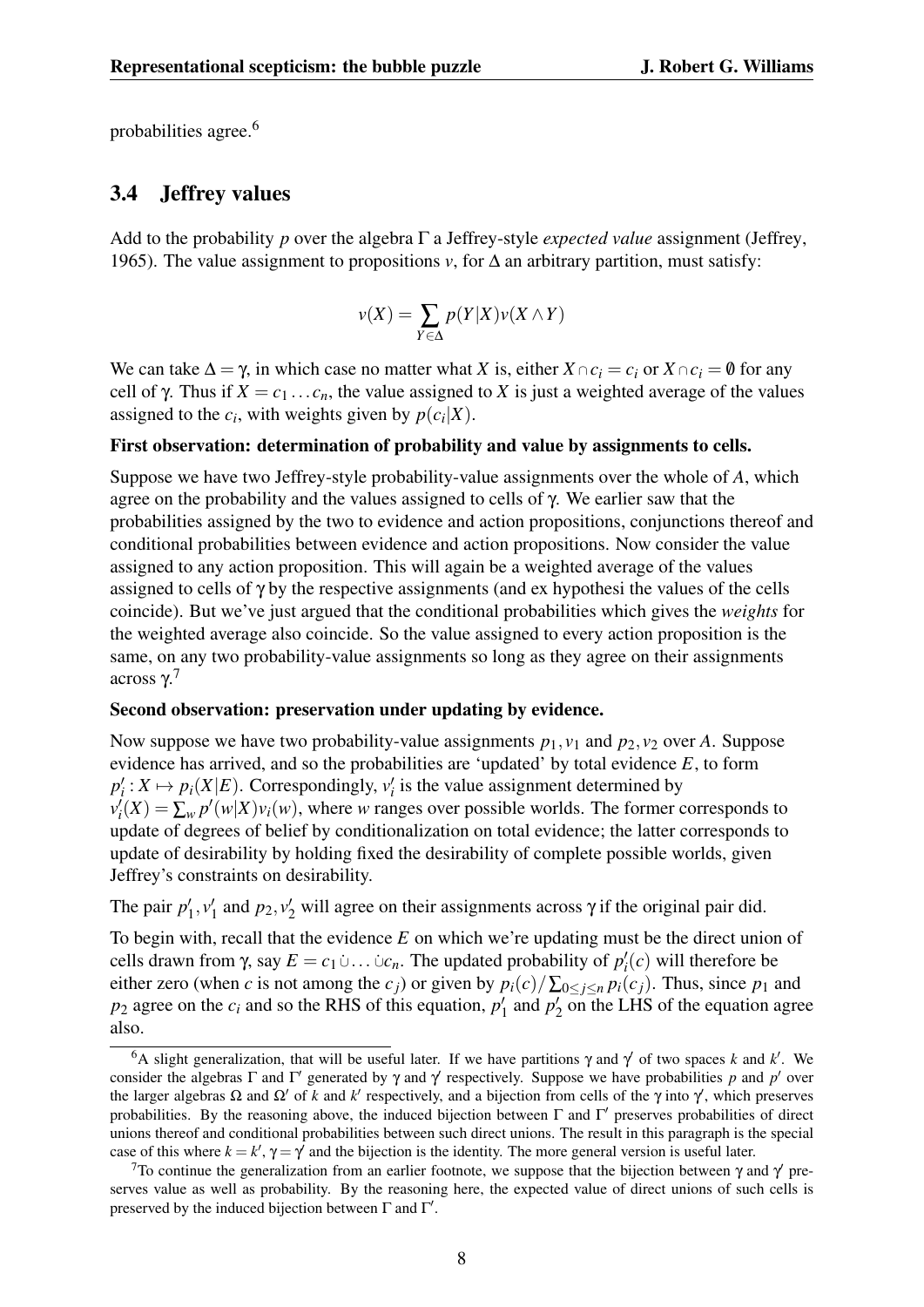We need also to show that the values assigned to cells of  $\gamma$  by  $v_1$  $v'_1$  and  $v'_2$  will coincide under these assumptions.

The key fact here is that for any world *w* and cell *c* of γ that is contained within the evidence *E* on which we're updating,  $p_i(w|c) = p'_i(w|c)$ . This is simply a special case of the general fact that conditionalizing a probability on *Z* leaves invariant any conditional probabilities  $p(X|Y)$ where *Y* entails *Z*.

So now take any cell *c* compatible with the evidence *E* upon which we have updated.

$$
v'_{i}(c) = \sum_{w \in c} p'_{i}(w|c) v'_{i}(w) = \sum_{w \in c} p_{i}(w|c) v_{i}(w) = v_{i}(c).
$$

The second identity holds by the above key fact and the assumption that value-assignments are invariant on worlds under updating by evidence. The result shows that not only are value-assignments invariant in their assignments to worlds, but also on their assignments to cells of γ.

But since  $v_1$  and  $v_2$  agree on their assignments to these cells ex hypothesi,  $v_1$  $v'_1$  and  $v'_2$  will continue to agree.

Note that it's crucial to this argument that  $\gamma$  partitions any evidence proposition—the result is not valid for arbitrary 'updates', but only updates by the propositions we picked out in fixing what  $\varepsilon$  and hence  $\gamma$  is to be.<sup>[8](#page-8-0)</sup>

### 3.5 Applications

An ideally rational agent will be disposed to perform  $a_1$  rather than  $a_2, \ldots, a_n$  if  $v(a_1)$  exceeds  $v(a_i)$  for  $i \neq 1$ —where *v* is the value function that the agent would rationally hold in the situation faced with the choice.

Can the totality of the agent's choice-dispositions determine what beliefs and desires the agent has? The argument above gives a limitative result. For suppose the agent's actual beliefs are the result of updating ur-prior *P* on evidence stream  $e_1, \ldots e_n$  and her desires are the result of combining these in the Jeffrey-way with invariant desirability assignment *v* to worlds. The beliefs and desires that she would rationally hold in alternative choice situations are then the result of updating *P* by some stream of evidence.

Monkey around with the ur-prior  $P$  and the value-assignment  $\nu$  to worlds howsoever you wish, under the sole constraint that the probability and value assigned to cells of  $\gamma$  be held fixed. Then the observations above tell us that the original and the twisted psychologies correspond to exactly the same dispositions to choose in the same circumstances.

How can you generate a twisted psychology? Here's one special case (the one that Lewis and Weatherson focus upon). Suppose  $w, w'$  are both in a cell  $c$  (they are "indiscriminable" by any evidence or action). Then we simply permute the probabilities and values assigned to *w* and to w', and let the new overall probability and value assignment to arbitrary propositions be determined by the new probability/values assigned to worlds.

There's plenty of other ways to twist a psychology other than the Lewis permutation, however.

<span id="page-8-0"></span><sup>8</sup>Applied to our earlier generalized setting, the claim will be that updating *p* by some element of Γ, and updating  $p'$  by the corresponding element (under the induced bijection) of  $\Gamma'$  will result in the updated probability and value assignments to cells being preserved under the original bijection between  $\gamma$  and  $\gamma$ —a result that by earlier arguments means that the induced bijection preserves probability and value over the whole of  $\Gamma$  and  $\Gamma'$ . The result replicates the reasoning above.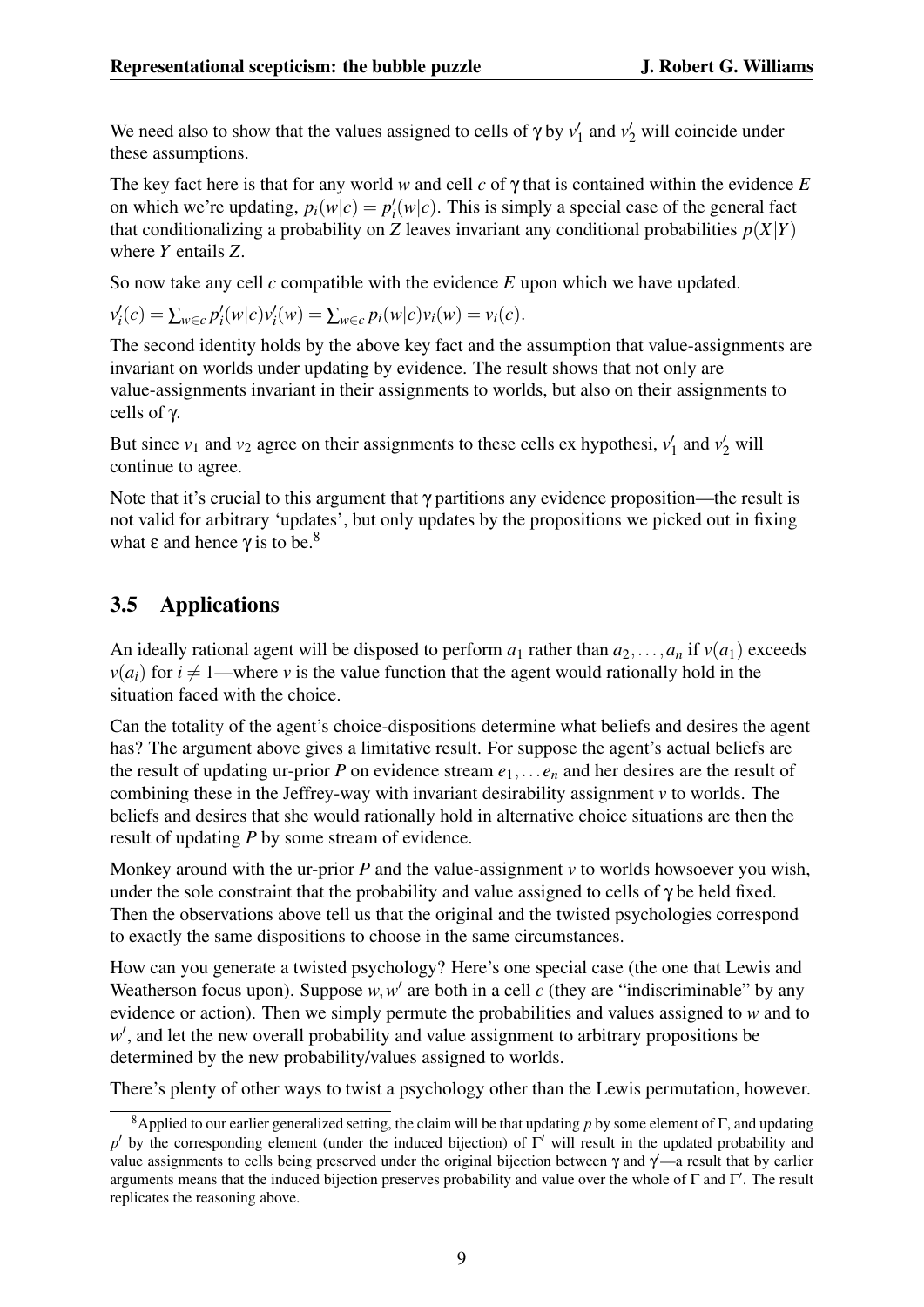You could concentrate *all* probability devoted to the cell on a single 'representative' world, and let that world's value match the value of the cell as a whole. You could divide the probability of the cell equally over all worlds in the cell, and assign each a utility equal to the total value of the cell. You could let probability and utility go *undefined* at any finer grain than the cells themselves. All these assignments, since they agree on probability and value at the cell-level, will be indistinguishable in terms of dispositions to choose in any evidential situation.

## 4 The bubble argument: synthesis

The first pass at the bubble argument for representational scepticism conveyed a sense of what deviant interpretations of a single action might be like, and gestured at how this could be generalized. The second pass works in a formal model of choice, evidence and their rational relations to belief and desire. In effect it shows that rationalization alone cannot fix attitudes to possibilities that are not already carved by observation or action. (In a sense this is the limitative counterpart of the representation theorems that serve as the proof-of-principle of the interpretationist strategy. They showed that if you assume that choices across a range of options are sufficiently rich, the degree of belief and desirability can be pinned down. To get that result, you need to have information about the choices an agent is disposed to make between *arbitrary* propositions. But the sphere of action of ordinary agents like us is limited—we cannot choose whether or not a fly on Alpha Centauri keels over or not—our choices are mediated by interactions with our immediate environment. And what the formalism above does is pin down the consequences for rationalizing interpretations from limited spheres of agency and evidence.

The limits imposed by the formal result depend on what one takes the scope of evidence and action propositions to be. This is where we go back to the non-normal bubble worlds of our first pass. Let your bubble (at t,w) be a part of the w that is sufficient to fix what evidence you are impacted by at that t, and what actions you take then. Sitting in a windowless room, the bubble's boundaries might coincide with those of room, for example (or perhaps, if you adopt the view that part of your visual evidence is the existence of the *house* containing the room, then the bubble should contain the house. Likewise, the action you in fact take within the room are confined to the insides of the room, intuitively. The bubble of *x* at a w is the fusion of *x*'s bubbles at w for varying t.

I submit that worlds w and u which have duplicate bubbles for x will not be distinguished by evidence-propositions or action-propositions. The content of your perceptual evidence is as true of any bubble-twin of the actual world, as it is of the bubble world itself. The choices you make in the actual world, are taken in just the same sense, in any world that duplicates the bubble. Because of this, each world and those that duplicate *x*'s bubble will be contained within the same 'cell' of *x*'s γ. In particular, we can take our actual, presumably uniform world, and pair it with a counterinductive 'bubble and void' world which duplicates my bubble, but where there is literally nothing—just void—outside the bubble. For any world *w x* takes to be doxastically possible, one can construct a bubble-and-void twin, and such pairs will always share a cell.

We can then use this pairing of worlds with bubble-and-void twins as the basis for any of the monkeying around with psychologies considered earlier. I put a lot of confidence that the world is uniform rather than bubble-and-void like. But within each cell we could switch the confidence and values around to produce the same cell-by-cell assignments (this is what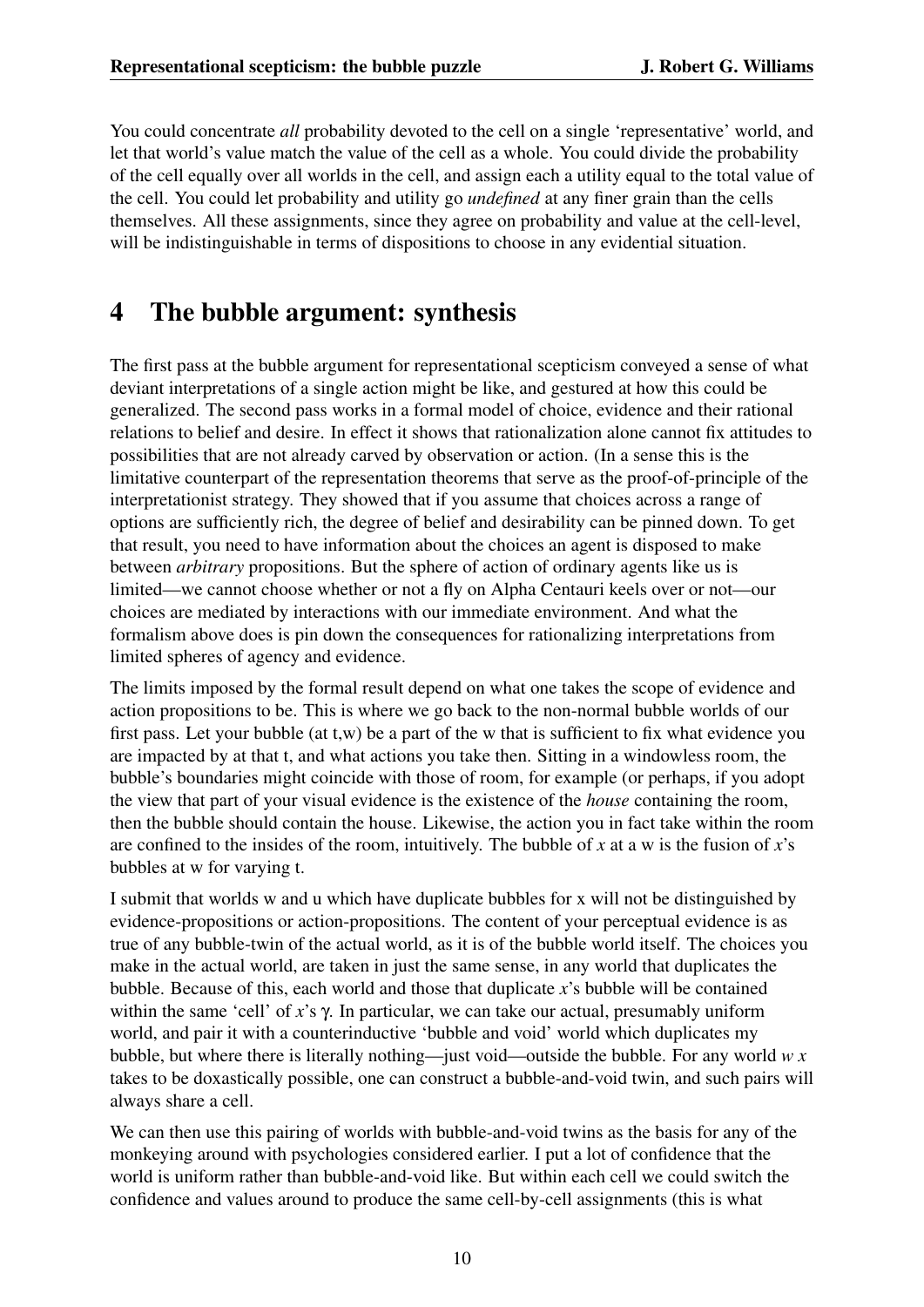Weatherson and Lewis propose). We could project *all* the confidence of a given cell onto the bubble and void possibility, leaving none at all for uniform possibilities. We could distribute credence uniformly. We could leave all such questions undefined. All give the same results.

The exact way we draw can boundaries of the bubble can depend on one's theory of immediate action and evidence. More externalist treatments of immediate evidence and action will force one to extend the bubble quite far to get the argument to run. Imagine throwing stones from a mountaintop while surveying the lands, or gazing at the stars—if the houses smashed by the avalanches you cause and the stars that fill your vision are part of your immediate actions and perceptual evidence, then the bubble covers vast distances (though it still has limits). More internalist treatments of immediate evidence and action (with the limiting case where immediate content concerns the distribution of sense-data and internal strivings) will allow us to wrap the bubble very closely around the agent . Everyone has a bubble puzzle, but in their own boutique version.

# 5 Representational scepticism: idealist and realist maneuvers

With the general scheme of bubble puzzles now established, let's consider two opposing reactions, which each in their own way defuse the threat of representational scepticism.

Bishop Berkeley is the talismanic representational sceptic in the history of philosophy. We can construct a Berkeleyian challenge in this framework. First, adopt a metaphysics of perception and action on which both are individuated 'internalistically'. Evidence propositions are in the first instance something like arrays of sense-data; actions are something like strivings or internal movements of the will. Both are nomically but not necessarily connected (we presume) to the external environment. Your 'bubble' in this setting is wrapped tightly around: it shrinks to just you, your sense-data and strivings.

Now consider the rationalizing psychology floated above on which assignments below the cell level are *undefined*. Then the finest 'resolution' that your beliefs and desires distinguish between are patterns of sense data and strivings. This would be a psychology on which we do not represent differences between possibilities where one's ideas are the upshot of external objects and ones where such objects are absent. Our result does not quite reach the Berkeleyian conclusion that no representation of external objects is possible—but it gets within a hairs breadth in arguing that it cannot be a factual matter, that we represent external objects.

So what is the Berkeleyian reaction? The case illustrates is how one might defeat a representational sceptical argument without revising one's metaphysics of representation. Berkeley recommends we adopt an idealist metaphysics of the world, on which there are no non-mental objects to be represented. In terms of the argument above, you can think of the Berkleyian denying that the space of genuine possibilities cuts any finer than  $\gamma$  itself—the patterns of possible sensory experience and strivings. If we stick with that possibility-space, and with the idealist regard ordinary things as constructs from mental items, the argument for *underdetermination* of representation goes away. On this way of looking at things, it is the realist posit of facts about the world that cut finer than the array of ideas and willings that would generate representational scepticism. (One can consider numerous parallels to this strategy—for example, one aspect of Benacerraf's puzzle for abstract acausal mathematical objects is that, even where such things to exist, we could not think about them in the absence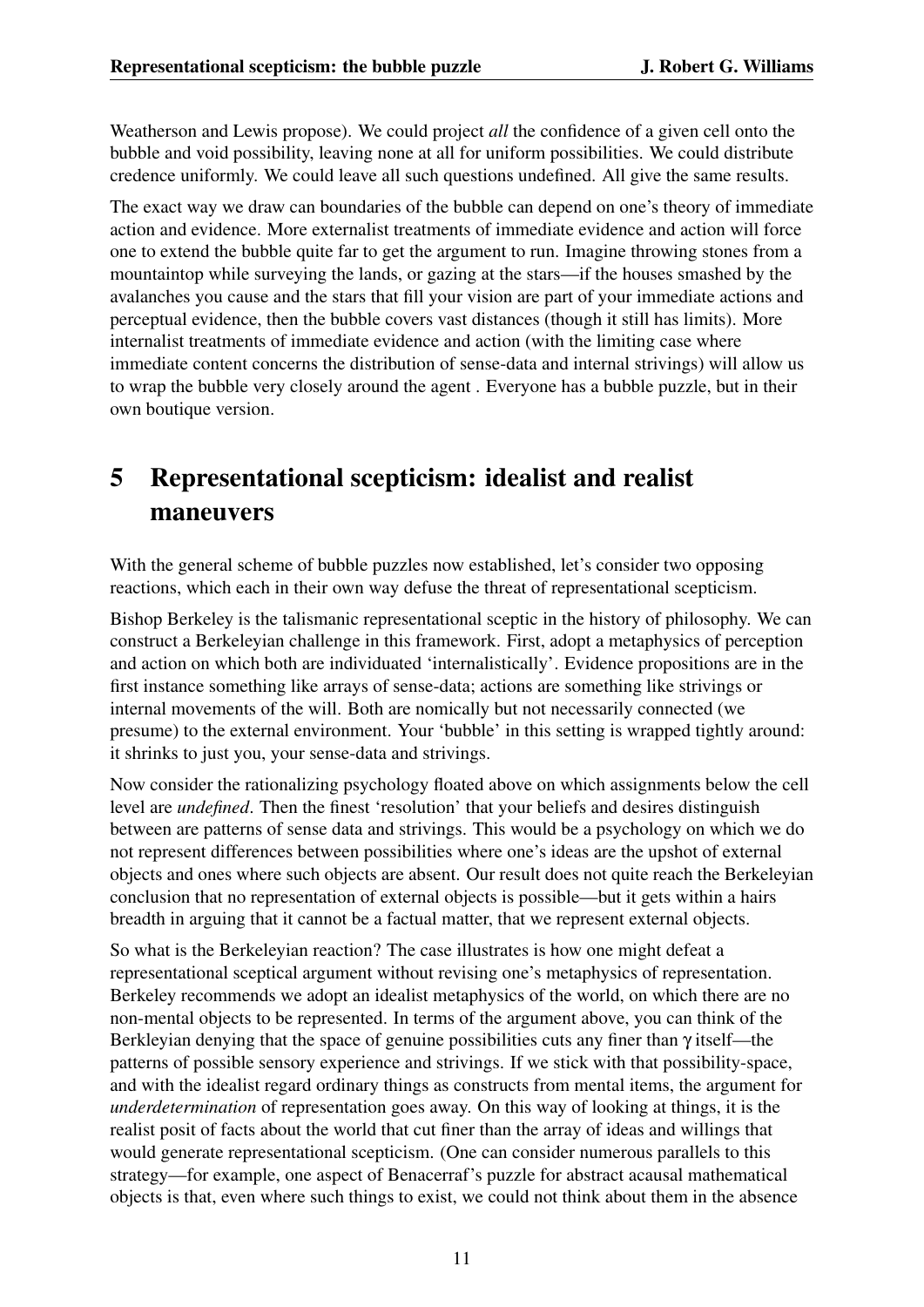of causal interactions. The idealist reaction to representational scepticism just mentioned is the analogue of the nominalist reaction to Benacerraf's puzzle). <sup>[9](#page-11-0)</sup>

The other way to eliminate representational scepticism is to adjust the metaphysics of representation. Interpretationists were on the search for an account of 'correct representation', and what we've seen is that *rationalizing choices in the light of evidence* looks like it underdetermines belief-desire psychology. A natural thought is that there are further constraints. This was of course Lewis's reaction [\(Lewis,](#page-18-6) [1983,](#page-18-6) [1984\)](#page-18-7). Some representational contents, said Lewis, are 'more eligible' than others, more apt to be the contents of attitudes. This has something to do with the ranking of properties as more or less natural (closer in definitional distance to the properties featuring in microphysics). How exactly this is to work is somewhat obscure. But I like the idea put forward by [\(Pautz,](#page-18-2) [2013\)](#page-18-2), [\(Schwarz,](#page-18-8) [2014\)](#page-18-8) and [\(Weatherson,](#page-19-0) [2013\)](#page-19-0) among others that the crucial Lewisian idea here is that we look for the most charitable interpretation of Karl's choices in the light of evidence, where that goes beyond the kind of patterning of mental states that is articulated in the Bayesian models we've been working with. (I develop this further in my ms. 'Normative Reference Magnets'). But the general theme is clear: further elaboration of the constraints under which source-intentionality of choice and evidence determines the content of the mediating states of belief and desire.

Whether you jump the Berkeleyian way or the Lewisian way, you have hard work to do in spelling out the details of the revised metaphysics—an idealist metaphysics of the world around us in Berkeley's case, or an elaborated metaphysics of content in Lewis's. Evaluating the responses here is a matter for another day (to put my cards on the table, I'm sympathetic to a version of the Lewis strategy, but I think it's much harder to avoid falling back into representational scepticism than has been acknowledged). In the remainder of this paper, focused as it is on the core representational sceptical argument that generates the puzzle, I want to examine whether there are loopholes in the argument.

## 6 Extension to Jeffrey conditionalization

The Bayesian model that underpinned the earlier results takes for granted a model of learning from experience where some propositions (the total immediate evidence proposition) is learned with certainty. That is certainly a familiar model, but seems a very strong assumption to make. Indeed, presumably most of what we ordinarily take to be the content of experience we do not learn with certainty (e.g. I am not certain that I see a dagger before me on the basis of my visual experience, though I come to be extremely highly confident of it). So the model seems to build into it pressure towards the more radical models on which it is some Cartesian theatre of sense-data which characterize the evidence we most immediately have.

<span id="page-11-0"></span><sup>&</sup>lt;sup>9</sup>Compare this strategy to another kind of representational scepticism, associated with Putnam. Putnam notoriously argues that sceptical possibilities are self-refuting. If one were a brain in a vat, one's thoughts and talk would be about Vat-objects, rather than putative real-world objects (likewise, it is not the case that you are having the illusion of acting upon real objects; rather, you are really acting on vat-objects). Rather than a causal metasemantics, I offer an interpretationist reconstruction. The hypothesis will be that the evidence and actions of the original partition do not discriminate between (a) you being out of the vat and interacting with a real cherry tree; and (b) you being in the vat and interacting with a vat cherry tree. If the space of genuine possibilities does distinguish between worlds where you are in or out of the vat, then the conclusion of the above arguments will be that all the options and twists of psychology are available—there is no fact of the matter whether you are representing yourself as envatted or out of the vat, or simply having attitudes that are undefined below a level that divides through by the envatment issue (your attitudes would have truth-conditional content roughly like 'that vat-or-non-vat cherry tree is flowering').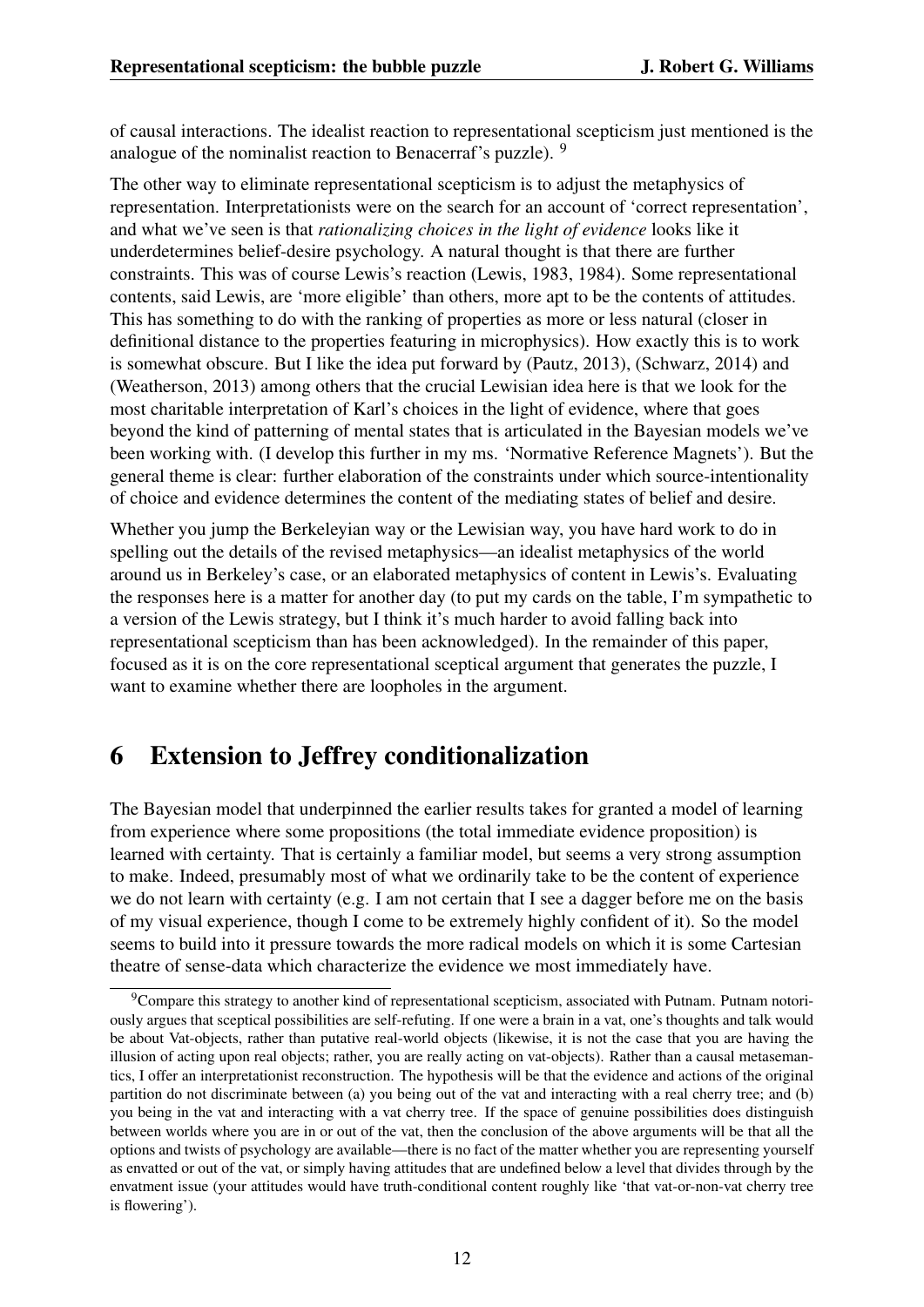Now, Bayesians haven't wanted to be saddled with conditionalization as the only model of update. So they searched for a more flexible account of updating, to offer to those who think that the evidential impact of a learning episode might be to fix high-but-not-complete confidence in a certain proposition (e.g. that there is a dagger before me). Jeffrey conditionalization is one such strategy. I'll explore the hypothesis that the right way to respond to perceptual episodes is to update by means of Jeffrey conditionalization—and we'll see what becomes of our argument for representational scepticism.

Jeffrey conditionalization is a way of updating probabilities given as input, not a proposition on which you become certain, but a partition whose elements have fixed (new) probabilities. Thus it could be *A* and  $\neg A$ , with the constraint that  $p(A) = 0.9$  and  $p(\neg A) = 0.1$ . Note that the kind of evidence on which update by conditionalization is designed to operate can be viewed as the special case where the constraint is that  $p(A) = 1$  and  $p(\neg A) = 0$ . But more generally we have a partition Θ and a constraint *c* that maps elements of Θ to real numbers totaling 1.

The Jeffrey-update of a prior *P* by  $\Theta$ , *c* is then given by  $p(X) = \sum_{\theta \in \Theta} c(\theta) P(X|\theta)$ , i.e. a weighted average of what you'd get by learning each θ with certainty, with weights given by the constraints.

To adapt the argument for representational scepticism, we need to revisit the characterization of ε. This was a partition choosen so that every evidence proposition was the direct union of its cells. The natural generalization is to take all the cells of any partition involved in a possible learning experience as 'evidence propositions'. We then run through the reasoning as before. The first observation in 3.4 goes through just as before. The reasoning under the second observation shows that two psychologies agreeing on probability and utility over cells of γ will continue to agree after conditionalizing on any evidence proposition. But a learning episode now may not take that form. Still, since a Jeffrey update is simply a mixture at fixed weights of conditionalizations on evidence propositions (in our new sense), and we know the latter are the same for our two prior probabilities, we'll get that the updated probability assigned to a given cell of γ will be the same for each.

The argument for the invariance of value-assignments under updating can be run exactly as before, with the same assumptions. $10$ 

So the extension to Jeffrey conditionalization goes through. I do think it effects the significance of the bubble argument, but in a way already prefigured in our discussion. We emphasized earlier that there were substantive philosophical issues in identifying the evidence propositions and action propositions that form the basis of the interpretation. The point that these may be argued to be externalistically individuated—so that the immediate evidence of my senses gives me that *that is a dagger in front of me* rather than *there is a cluster of thus-and-such colours and shapes in front of me*—is something we've already acknowledged. The impact of such models on the earlier considerations is to stretch out the boundaries of the bubble with respect to which the representational sceptical argument is posed, to encompass any objects that feature in evidential content. Nevertheless, if we were stuck with conditionalization as our model of update, the combination of these more externalist views with the model of rational update would be implausible. What the generalization to Jeffrey updates does, in the first instance, is give us a way of representing the more externalist content and showing that indeed, the argument can be run as before, with the only issue being to choose the bubble carefully.

<span id="page-12-0"></span> $10$ There's the possibility of introducing a generalized notion of action, on which what we choose is not to maketrue a proposition, but rather some kind of Jeffrey-like generalized constraint, but I'm not going to look at that here.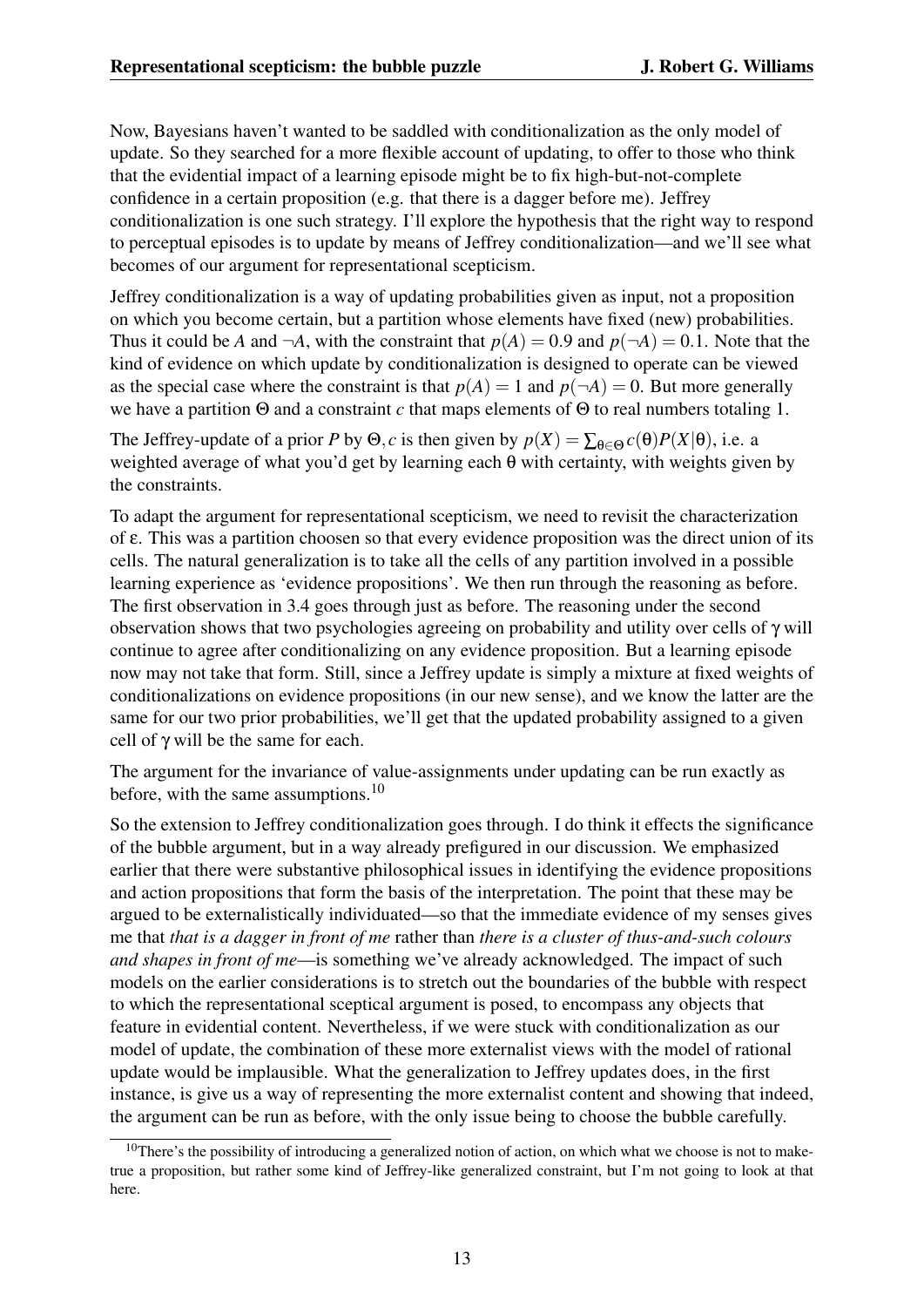There are other loopholes that Jeffrey updates allow for, but it's hard to see how they could be exploited. For example, any cells involved in a Jeffrey update will count as evidence propositions in the relevant sense. Perhaps the direct input from experience of a person who gets testimony from friends that she is actually in a counterinductive world, should be to set credence in that scenario to 0.0001, while letting her credence in it being a normal world to be the difference between that and 1. But that would make *being in a counterinductive world* an evidence proposition. And so your evidence propositions and any partition refining these world separate the inductive from counterinductive worlds, and so we wouldn't be able to construct a 'bubble twin' of our actual experience that lets things go counterinductive (e.g. voidlike) outside the bubble.

The trouble with evaluating all this is that the characterization of the partition involved in a Jeffrey update and the numbers assigned to cells is notoriously under-theorized. So one who wants to resist representational scepticism in this way has an uphill struggle involved in defending some particular theory of rational updates that gives a role to the kind of propositions that would cause trouble for the argument. On the other hand, there is at least one attractive story about Jeffrey updates, due to Wolfgang Schwarz, that is very friendly to the representational sceptic. According to [Schwarz](#page-18-9) [\(ms.\)](#page-18-9), every Jeffrey update is in fact produced by an underlying conditionalization—a conditionalization you can think of as a matter of learning a sense-data distribution with certainty. The twist is that Schwarz urges us to think of these sense-data propositions as 'virtual' propositions that don't describe genuine ways for the world to be. In essence, they are introduced just to code up various patterns of Jeffrey style updates over genuine propositions. The visual system works as if it received information about sense data (which explains why we may be under the illusion that there is such a thing as the 'sense data impacting me right now'), but the real action is in the way genuine propositions are updated, and typically there is no genuine proposition updating on which would get us that effect—restricting attention to genuine propositions we get what looks like Jeffrey update.

The issues here are complex, but I wanted to emphasize that if Schwarz's intriguing picture is the correct way to handle these issues, then we can run the original arguments with *A* being the fine-grained space of 'virtual worlds' which are specified to include sense-data distributions. Relative to that space, the evidence propositions are the virtual sense-data propositions, and the bubble that we construct is correspondingly local. We can then run the original argument, to produce bubble-and-void twins of our ordinary psychology. And these will rationalize behaviour in the light of experience. Now, although we've constructed this twisted psychology by making appeal to virtual propositions, the twists in the psychology do have impacts for genuine propositions—-shifting credence across to worlds with lots of void some distance from me, for example. And so we get the result that when we restrict attention back to credences and utilities across genuine propositions, we'll have a psychology that's both (a) crazy and (b) rationalizes all action in the light of experience.

In sum, the formal argument does generalize to Jeffrey update. It requires a new understanding of evidence proposition in order to do so. And to assess the impact of that for our argument, we'll need to have detail on what sorts of Jeffrey updates experience requires (compare: to run the original argument we need to have detail on what sorts of propositions experience requires us to conditionalize upon). Finally, at least one worked-out story of that will take us back to the most extreme kind of representational scepticism, even though the cells of the Jeffrey update can be as externalist and world-involving as you like.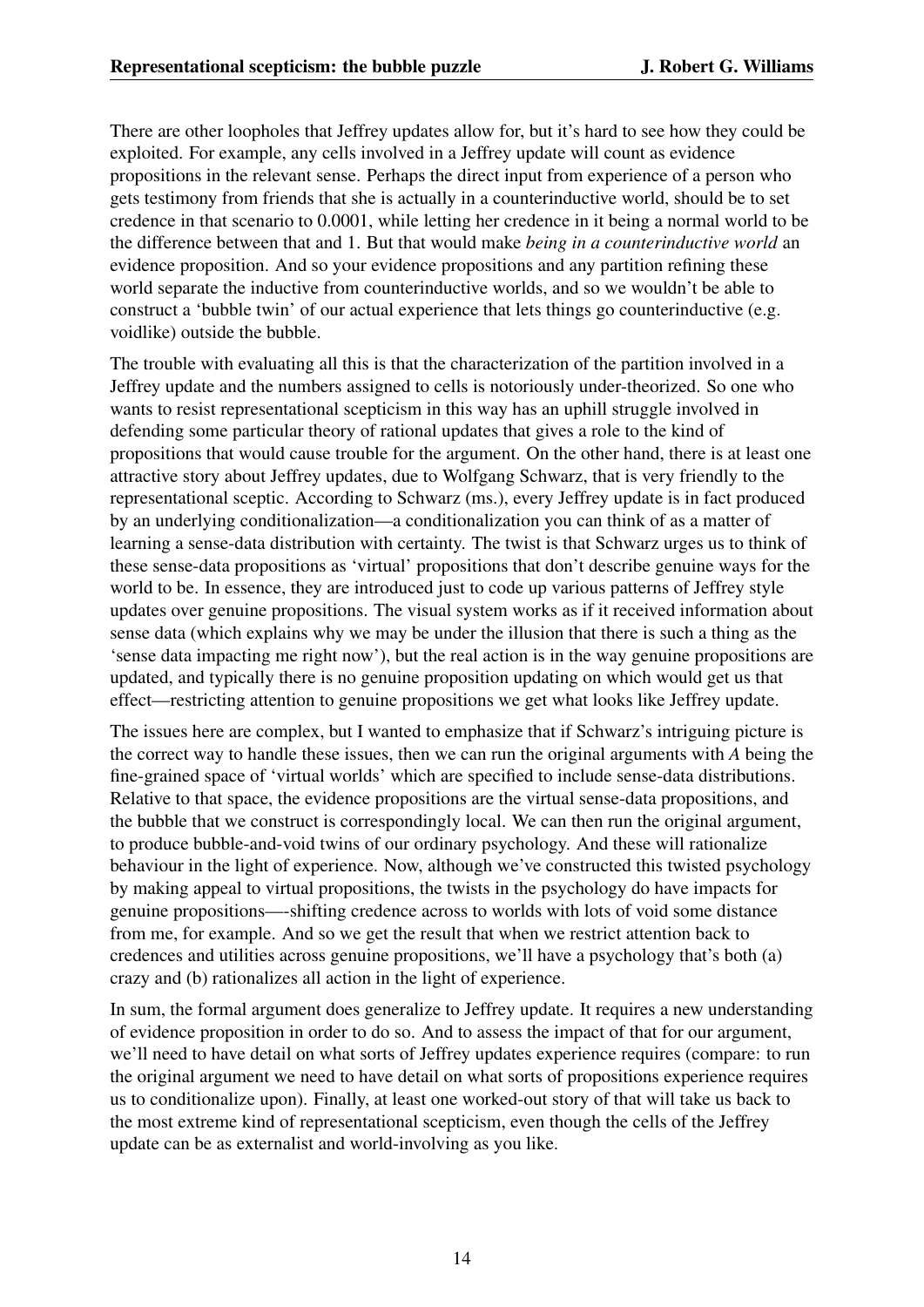## 7 Coda: Causal Decision Theory

I think Jeffrey conditionalization, if anything, makes the argument for representational scepticism more robust. But there is a more difficult obstacle that might really undercut the formal underdetermination argument. The model of rational constraints on degree of belief and utility involved in the formal arguments above was a version of Jeffrey's Evidential Decision Theory (EDT). But EDT suffers from counterexamples—it recommends one-boxing in Newcomb puzzles where many hold one should two-box. It recommends choosing to receive good news over promoting good results (or so its detractors maintain, and I'll go along with that for now).

The rival, at the same level of generality, is causal decision theory or CDT. The characterization of (causal) expected utility u, in the version of causal decision theory I will consider, takes the following form:

$$
u(X) = \sum_{k \in \kappa} p(k) \sum_{Y \in \Delta} p(Y|X \wedge k) v(X \wedge Y \wedge k)
$$

The key change is that a special role is given to a causal background partition κ. Relative to each cell *k* of this partition, expected value is calculated as in Jeffrey's formalism, but a weighted average of these conditional expected values is taken, with the weights being the subject's credence that they are in the relevant cell. (I will assume for simplicity that cells of κ have a non-empty intersection with cells of γ).

Consider the following four worlds:

- 1. Bubble-and-hellfire, announce progressive taxation. 0.01 credence. -100 utility.
- 2. Bubble-and-hellfire, fail to announce progressive taxation. 0.01 credence. -100 utility.
- 3. Uniform world, announce progressive taxation. 0.48 credence. 10 utility.
- 4. Uniform world, fail to announce progressive taxation. 0.48 credence. 0 utility.

We further assume that worlds 1 and 3 are in the same cell of the partition that refines the evidence and action partitions (the causal background is: a local bubble of normality, with hellfire outside), and likewise worlds 2 and 4 (the causal background is mundane, uniform inside and outside the agent's bubble). Our earlier results for Jeffrey's decision theory assured us that the expected utility of actions would be invariant, as long as we kept the expected utility of the cells of such a partition invariant. One way to do that would be to permute the probability and utility assigned to worlds 1 and 3 respectively, keeping the rest fixed.

We can show that the result for Jeffrey's decision theory doesn't generalize to causal decision theory by showing that this specific permutation instance of it won't leave causal expected utility invariant. We are assuming that κ-partition has a cell containing worlds 1 and 2, and a cell containing worlds 3 and 4 (intuitively, a bubble world is one causal backdrop, and a uniform world is another). On the original unpermuted assignment above, the causal expected utility of announcing progressive taxation will then be the probability attached to the bubble cell, multiplied by the utility of the unique bubble-world at which the act is performed, plus the probability of the uniform cell, multiiplied by the utility of the unique uniform-world at which the act is performed, i.e.  $0.02 \times -100 + 0.98 \times 10 = 7.8$ . The permuted assignment on the other hand would be: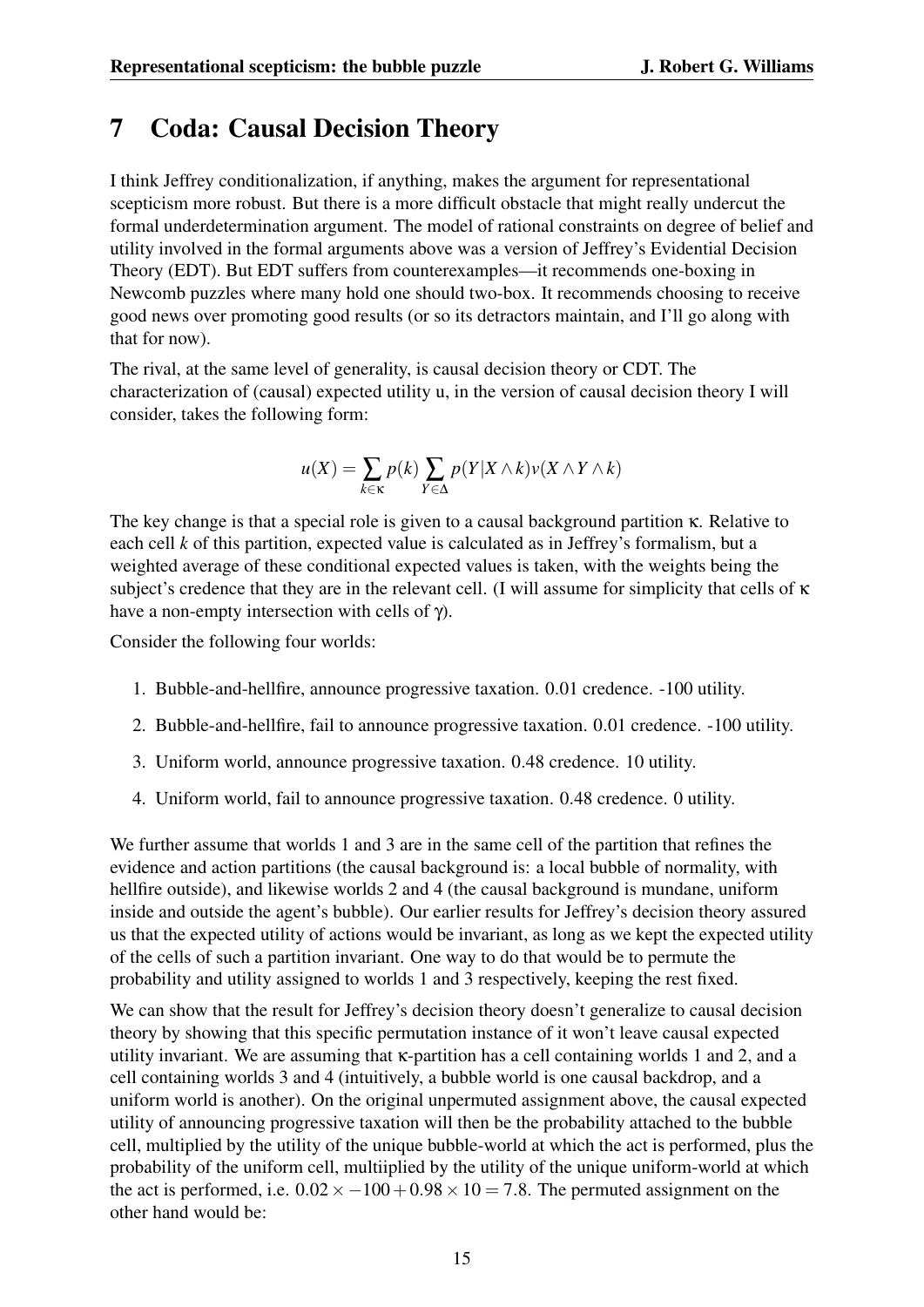- 1. Bubble-and-hellfire, announce progressive taxation. 0.48 credence. 10 utility.
- 2. Bubble-and-hellfire, fail to announce progressive taxation. 0.01 credence. -100 utility.
- 3. Uniform world, announce progressive taxation. 0.01 credence. -100 utility.
- 4. Uniform world, fail to announce progressive taxation. 0.48 credence. 0 utility.

The impact of the permutation is to equalize the probability of the bubble cell and the uniform cell. Although the utilities of the two outcomes being averaged is the same (just appearing in different spots) this means that the weights attached to the averaging are altogether different. The same recipe as before gives us:  $0.5 \times 10 + 0.5 \times -100 = -45$ . So as promised, this illustrates that the in the causal expected utility framework we cannot monkey around within the cells of the action/evidence partition as we could in the earlier setting.  $11$ 

It is straightforward to check that there is a generalized result available. If one holds fixed the expected utility attached to the cells of a common refinement of action, evidence *and causal background partition* then the line of reasoning from earlier goes through. So within *those* cells we have our result. But this generalization doesn't allow our original argument to be reconstructed. Uniform and Bubble worlds now live in different cells of the relevant partition, and so one cannot revive in this fashion the original underdetermination result whereby an ordinary believer in an uniform external world could be systematically reinterpreted as a bubble-believer.

There is a way to get the argument going again (I thank Hanti Lin for this idea). As before, let α be our action-partition, ε be our evidence partition, and γ be a common refinement. κ is the causal background partition. Now take an arbitrary  $g \in \gamma$ , and let  $g_i = g \cap k_i$ . Note the collection of all  $g_i$  for  $g \in \gamma$ , discarding any null sets, is a partition of  $k_i$ .

Let  $\sigma$  be a permutation on  $\kappa$ . Call probability/utility pairs p, u and  $p'$ , u'  $\sigma$ -variants iff the utility and probability of  $g_i$  on the first pair is the same as that of  $g_{\sigma(i)}$  on the second pair for each  $g \in \gamma$ , and  $p(k_i) = p'(k_{\sigma}(i))$ . We claim that  $\sigma$ -variant interpretations hold the causal expected utility of acts fixed.

To see that this is the case, consider the following two instances of the causal expected utility equation, where *X* is an act proposition:

$$
u(X) = \sum_{k \in \kappa} p(k) \sum_{Y \in \gamma} p(Y|X \wedge k) v(X \wedge Y \wedge k)
$$

$$
u'(X) = \sum_{k \in \kappa} p'(k) \sum_{Y \in \gamma} p'(Y|X \wedge k) v'(X \wedge Y \wedge k)
$$

Each are weighted averages, with the weights given by the probabilities attached to elements of *k*. It will suffice to show that:

$$
\sum_{Y \in \gamma} p(Y|X \wedge k_i) v(X \wedge Y \wedge k_i) = \sum_{Y \in \gamma} p'(Y|X \wedge k_{\sigma(i)}) v'(X \wedge Y \wedge k_{\sigma(i)})
$$

<span id="page-15-0"></span> $11$ In this particular case, announcing has higher expected utility than not announcing on the permuted interpretation. That is not the general case. Consider a variant of the above where we add a third, null act whose utility in both bubble and uniform situations is 0. The causal expected utility of this act is unaffected by the permutation (it doesn't depend on the weights) but it will have lower expected utility than announcing in the original setup, and higher expected utility in the permuted setup.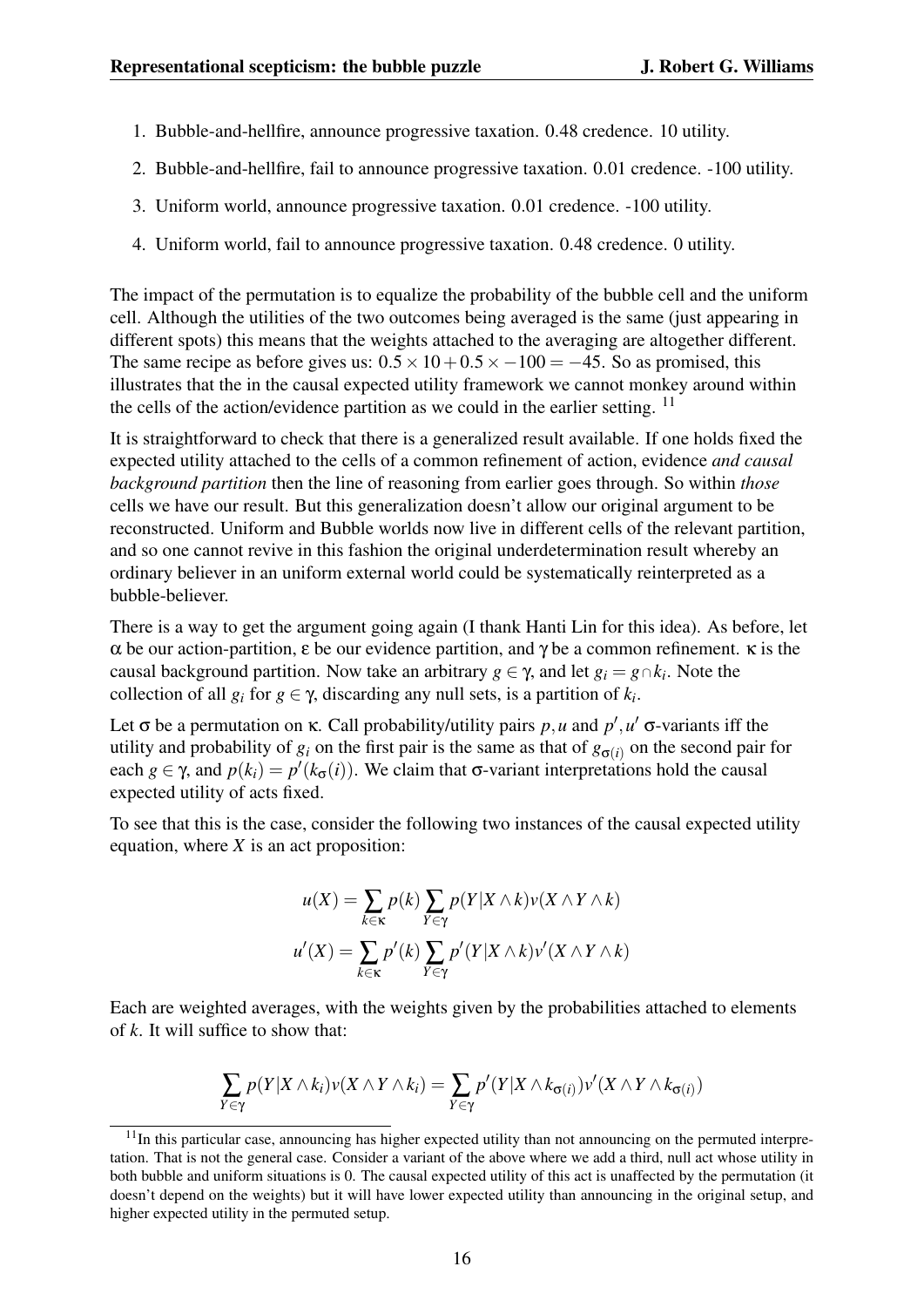for since  $p(k_i) = p'(k_{\sigma(i)})$ , this would mean the two equations above are weighted averages of the same quantities, with the same weights. But this follows by earlier arguments (in fact, the slight generalization thereof outlined in accompanying footnotes). In more detail: (1) we earlier showed that when we have partitions  $\gamma_1$  and  $\gamma_2$  over two spaces  $k_1$  and  $k_2$  related by a bijection which preserves probability and value, the expected value of any direct union of cells of the partition is preserved. (2) The set  $\gamma_i$  whose members are the  $g_i$ , i.e. intersections of  $g \in \gamma$ with  $k_i$ , is a partition of  $k_i$ ; likewise for  $\gamma_{\sigma(i)}$  and  $k_{\sigma(i)}$ . The mapping from  $g_i$  to  $g_{\sigma(i)}$  is a bijection between these partitions (this relies on our starting assumption that the intersection of cells of  $\kappa$  and of  $\gamma$  are always non-empty), and by the assumption that p and p' are  $\sigma$ -variants, their restriction to  $k_i$  and  $k_{\sigma(i)}$  respectively meet the conditions of the earlier result. Hence we know that the (probability and) expected utility of any direct sum of cells is preserved under that mapping. The LHS of the identity above is the expected utility of  $X \wedge k_i$ , and the RHS is the expected utility of  $X \wedge k_{\sigma(i)}$ , and these restrictions of *X* are direct unions of cells of the respective partitions which are images of each other under the induced bijection. Therefore the preservation result just quoted tells us the LHS and RHS are identical, as required.<sup>[12](#page-16-0)</sup>Similar results follow for conditionalizing and Jeffrey-conditionalizing on evidence propositions.

Heuristically, think of the agent's doxastic space as split into distinct slices, each corresponding to distinct elements of the causal background partition. Each slice receives some probabilistic weight from the agent. σ-variant interpretations swap around what slice receives what weight, so e.g. the bubble-slice may receive the weight previously attached to the uniform-slice, and vice versa. There is a uniform grid provided by γ that can be applied to each such slice, and we can cross-identify locations in this grid from slice to slice. The grids are the  $\gamma_i$  and the 'cross-identification' associates  $g_i$  and  $g_j$ . A  $\sigma$ -variant interpretations doesn't just swap the credence that a given slice is actual—it also swaps the credence and expected value of corresponding grid-locations between the two slices.

Causal decision theory requires that we respect the dividing lines that separate different causal background hypotheses (cells in  $\kappa$ ). However, the above result shows that the identities of the background conditions themselves are a matter of complete indifference to rationalizing behaviour. Sensible people give very low credence (0.00001) to the bubble background hypothesis, and high weight (0.9) to uniform ones. But so far as fitting with experience and action is concerned, you can equally well switch these around (so long as compensating adjustments elsewhere are made, as detailed above). So we can, after all, rationalize actions in light of experience in bubble-believing manner even if we are causal decision theorists.

# 8 Conclusion

The message of the bubble puzzle is that *you can't get out more than you put in*—the constraints on correct interpretation from rationalizing action in the light of experience are strictly limited by the contents of action, on the one hand, and experience, on the other. At

<span id="page-16-0"></span><sup>&</sup>lt;sup>12</sup>That we have a bijection to work with here relies on the non-nullity of  $g_i$ , i.e. that cells of  $\kappa$  have non-empty intersection with cells of  $\gamma$ . Notice that even if this assumption holds for just two cells of  $\kappa$  (for all cells of  $\gamma$ ) then a restricted form of the result holds—switch those two slices of the agent's doxastic and value profile, leaving the rest fixed, and run the above argument. Further, the bubble vs. uniform scenarios are designed exactly to be consistent with all action and evidence propositions, so this restricted result covers the case of principle interest here. Though I believe the construction can be extended to the case where we relax the starting assumption, and some of the  $g_i$  or  $g_{\sigma(i)}$  are empty—since the definition of  $\sigma$ -variants guarantees that the cells they are paired with get zero probability—due to the above points I won't explore the issue further here.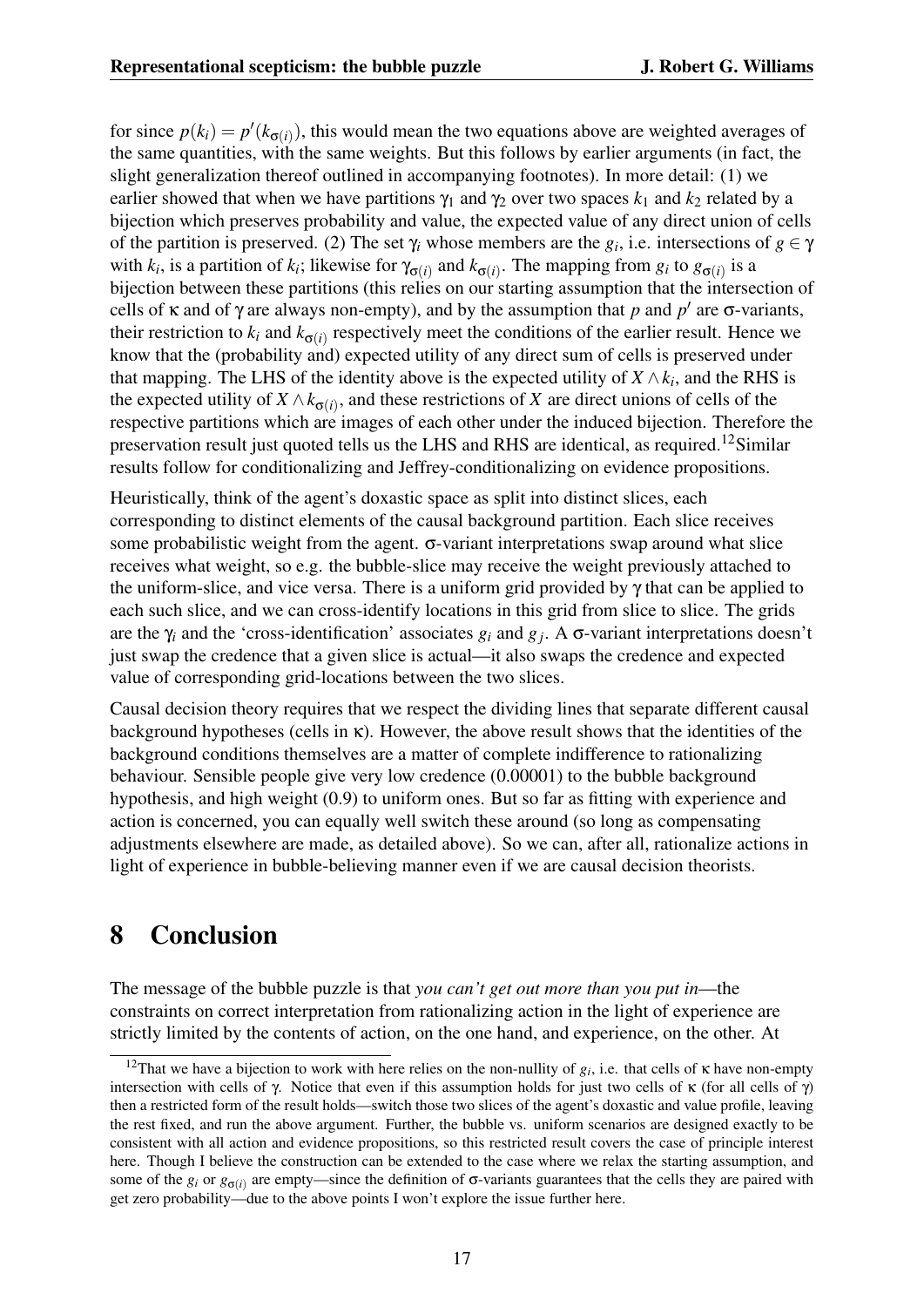least on the EDT model of rationality, we get no fix on the contents of belief and desire that goes beyond the agent's local sphere of interaction with the world, and on the CDT model, we have no fix on how the agent divides their credence across background hypotheses. A Berkleyian might embrace the conclusion of the bubble puzzle argument, and pursue the phenomenalist project of reconstructive analysis of everyday 'external world' content out of the materials thus provided. But most of us are not ready to pursue this line of defence, and must go searching for saving constraints.

Our discussion shows that the bubble puzzle requires careful handling. The puzzle is inspired by a sketch in [\(Lewis,](#page-18-7) [1984\)](#page-18-7) (nicely summarized in [\(Weatherson,](#page-19-0) [2013\)](#page-19-0)). This sketch works very nicely in the context of EDT, and in our initial presentation I showed the general results of which Lewis's sketch was an instance. But Lewis's sketch would be fallacious if CDT were the background theory of rational choice—what he proposed was exactly the kind of swap of normal and counterinductive worlds across cells of the κ-partition that we showed will not in general preserve causal expected utility (ironically, given that those CDT constraints are the constraints of rationality that he [\(Lewis,](#page-18-10) [1981\)](#page-18-10) endorsed). I have argued that nevertheless, a version of the bubble puzzle can be developed in the CDT setting—but it takes a different form.

Underdetermination results for interpretationists (e.g. [\(Quine,](#page-18-11) [1964;](#page-18-11) [Wallace,](#page-18-12) [1977;](#page-18-12) [Putnam,](#page-18-13) [1980,](#page-18-13) [1981;](#page-18-14) [Kripke,](#page-18-15) [1982\)](#page-18-15) are widely discussed. More recently, the need for saving constraints has been appreciated, and the [\(Lewis,](#page-18-7) [1984\)](#page-18-7) suggestion on this front (the appeal to 'eligibility' of interpretations based somehow on the comparative naturalness of properties) is a starting point for many latter-day interpretationists. The generic point that interpretationists face underdetermination puzzles is not new news.

But the bubble puzzle is special: unlike many of the parade cases of underdetermination, it directly targets the metaphysics of mental content, not linguistic content. It establishes an underdetermination of the truth-conditions of thoughts, not merely their fine-grained content. It speaks directly to the formal inspiration for so many interpretationists—decision theoretic representation theorems. So when choosing *which* underdetermination arguments need to be studied in order to test the success of an interpretationist theory of mental content (especially a coarse-grained one like Lewis's), the bubble puzzle is the obvious choice.

Despite this, and in marked contrast to other forms of underdetermination, the bubble puzzle is little discussed—I can only find the original sketchy remarks in [\(Lewis,](#page-18-7) [1984\)](#page-18-7) and a short recapitulation in [\(Weatherson,](#page-19-0) [2013\)](#page-19-0). As far as I am aware, this is the first extended study it has received. The literature has been distorted by its neglect, particularly by the ensuing focus on language rather than thought as the arena for studying underdetermination and possible saving constraints. For example, while the broad shape of Lewis's widely-endorsed eligibility constraint for interpretationists is fairly well understood as applied to the metaphysics of linguistic content (cf. [\(Williams,](#page-19-1) [2007\)](#page-19-1)) how to apply it in the case of mental interpretation is really not at all clear in the original text or in secondary discussions. I argue elsewhere that the principles underlying eligibility in the mental case are very different from those in the linguistic, and lead us to a conception of 'reference magnetism' at odds with the current focus relative metaphysical fundamentality as in [\(Sider,](#page-18-16) [2011\)](#page-18-16). Whether I'm right or wrong in this contention, the issue will be invisible unless we return the focus from language to thought, and so from other underdetermination challenges to the bubble puzzle.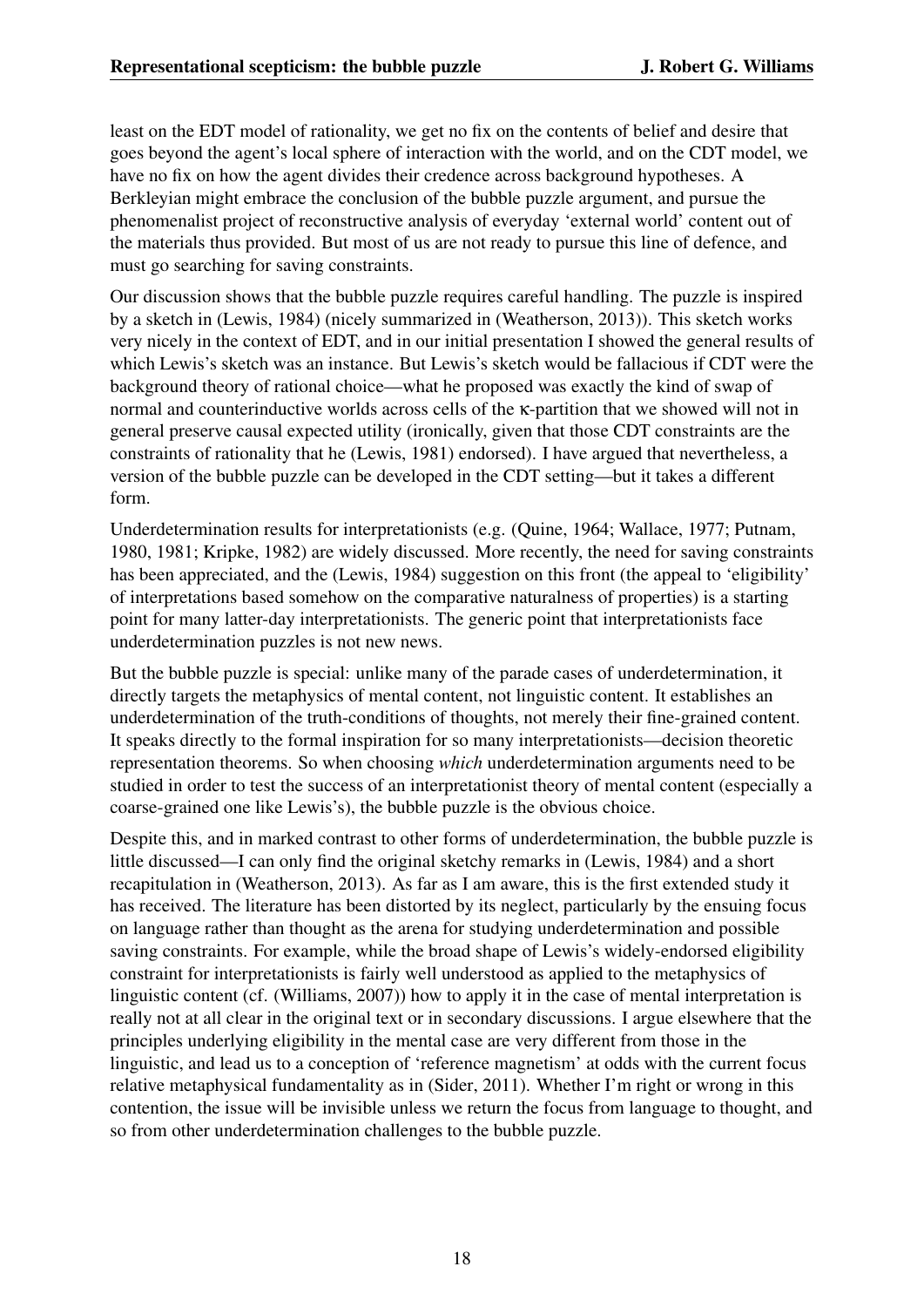## References

- <span id="page-18-3"></span>DRETSKE, FRED I. 1981. *Knowledge and the Flow of Information*. The David Hume Series. Stanford: CSLI Publications.
- <span id="page-18-5"></span>JEFFREY, RICHARD C. 1965. *The Logic of Decision*. 2nd edn. Chicago and London: University of Chicago Press. Second edition published 1983.
- <span id="page-18-15"></span>KRIPKE, SAUL A. 1982. *Wittgenstein on rules and private language*. Oxford: Blackwell.
- <span id="page-18-0"></span>LEWIS, DAVID K. 1974. 'Radical Interpretation'. *Synthese*, 23, 331–44. Reprinted in Lewis, *Philosophical Papers I* (Oxford University Press, 1983) 108–18.
- <span id="page-18-10"></span>LEWIS, DAVID K. 1981. 'Causal Decision Theory'. *Australasian Journal of Philosophy*, 59, 5–30. Reprinted with postscript in Lewis, *Philosophical Papers II* (Oxford University Press, 1986) 305-36.
- <span id="page-18-6"></span>LEWIS, DAVID K. 1983. 'New Work for a Theory of Universals'. *Australasian Journal of Philosophy*, 61, 343–377. Reprinted in Lewis, *Papers on Metaphysics and Epistemology* (Cambridge University Press, 1999) 8–55.
- <span id="page-18-7"></span>LEWIS, DAVID K. 1984. 'Putnam's paradox'. *Australasian Journal of Philosophy*, 62(3), 221–36. Reprinted in Lewis, *Papers on Metaphysics and Epistemology* (Cambridge University Press, 1999) 56–77.
- <span id="page-18-1"></span>MAHER, PATRICK. 1993. *Betting on theories*. Cambridge University Press.
- <span id="page-18-4"></span>MILLIKAN, RUTH. 1984. *Language, Thought, and Other Biological Categories*.
- <span id="page-18-2"></span>PAUTZ, ADAM. 2013. Does Phenomenology Ground Mental Content? *In: Phenomenal intentionality*. OUP.
- <span id="page-18-13"></span>PUTNAM, HILARY. 1980. 'Models and Reality'. *The Journal of Symbolic Logic*, 45(3), 421–444. Reprinted in Benacerraf and Putnam (eds.) *Philosophy of Mathematics: Selected readings*, second edition (Cambridge University Press, Cambridge: 1983).
- <span id="page-18-14"></span>PUTNAM, HILARY. 1981. *Reason, Truth and History*. Cambridge: Cambridge University Press.
- <span id="page-18-11"></span>QUINE, W. V. 1964. 'Ontological Reduction and the world of numbers'. *Journal of Philosophy*, 61. Reprinted with substantial changes in Quine, *The Ways of Paradox and Other Essays: Revised and enlarged edition* (Harvard University Press, Cambridge, MA and London, 1976) pp.212—220.

<span id="page-18-8"></span>SCHWARZ, WOLFGANG. 2014. Against Magnetism. *Australasian Journal of Philosophy*.

<span id="page-18-9"></span>SCHWARZ, WOLFGANG. ms.. Imaginery Foundations.

<span id="page-18-16"></span>SIDER, THEODORE. 2011. *Writing the book of the world*. Oxford: Oxford University Press.

<span id="page-18-12"></span>WALLACE, J. 1977. 'Only in the context of a sentence do words have any meaning'. *In:* FRENCH, P.A., & T.E. UEHLING, JR. (eds), *Midwest Studies in Philosophy 2: Studies in the Philosophy of Language*. Morris: University of Minnesota Press.